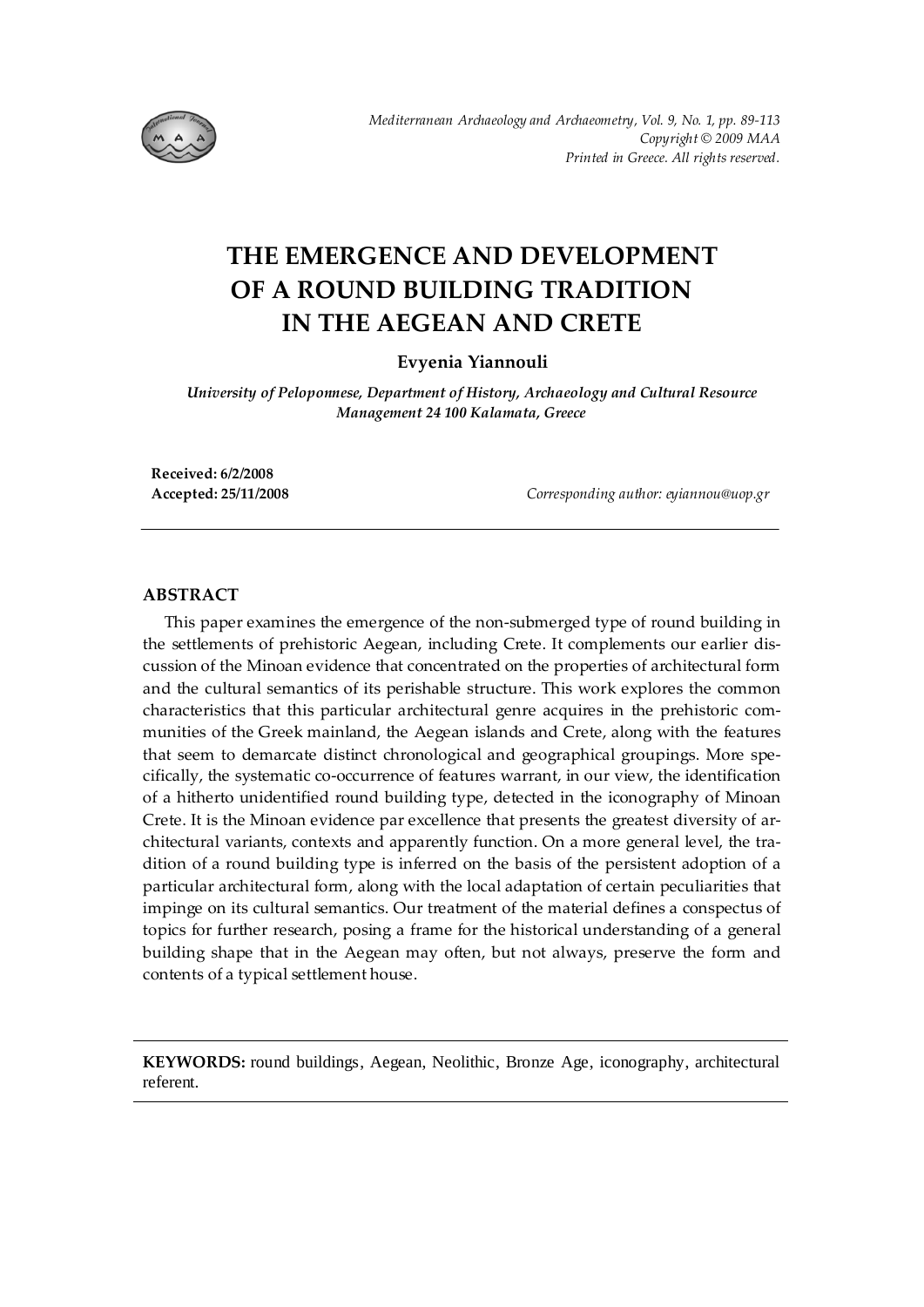### **ON THE IDENTIFICATION OF A PARTICULAR BUILDING TYPE**

Round buildings of non-funerary character are architecturally distinct, but defy direct assessment of their specific, cultural significance. Their generally flimsy structure and very small numbers (compared to other architectural types in the Aegean) might explain an overall apprehension to deal with these constructions as a distinct and peculiar class of evidence.

This paper aims to explore the emergence of the non-submerged type of round building as a distinct architectural genre. We shall delineate the systematic co-occurrence of features that reasonably warrant the identification of a round building type in the prehistoric Aegean and especially in Crete. This discussion complements our earlier treatment of the Minoan evidence that concentrated on architectural structure and the persisting conservatism of its perishable form in a particularly sophisticated environment, along with other contextual, iconographic and scriptural evidence (Yiannouli 2006b). We proposed that perishable structure resulted not as a technical failure but as a cultural choice whose semantics "revolve around the notion of 'earth' in many and varying manners, including building structure and features, content, context and iconography" (Yiannouli 2006b, 49-50).

Our understanding of the Aegean evidence posits the non-submerged type of round building within a broad, yet specific, archaeological pattern. A closer inspection of the published material reveals that architectural and stratigraphic correlations delineate certain trends that hold good for the Aegean as well as for Cyprus (Yiannouli 2006a).

a) Round buildings are founded in the stereo of sites, indicating incipient settlement.

b) They emerge as part of a tripartite sequence (or one of three different ways through which incipient habitation or an incipient habitation horizon is archaeologically identified) in the form of (i) pits/bothroi, (ii) pit-houses of perishable structure with or without pits/bothroi, (iii) non-submerged round houses, usually on stone foundation, with or without pits/bothroi.

c) The complete sequence is evidenced in very few sites in the Aegean and Cyprus (EH I Eutresis, Aceramic Syllourokampos, Chalcolithic Lemba-Lakkous, cf. also the peculiar case of the Aceramic and Chalkolithic phases of Kissonerga-Mosphilia, Yiannouli 2006a, 31-2, 34, n. 1). In all other sites, incipient habitation takes the form of either (i) or (ii) or (iii) or (i)  $/$  (iii) or (ii) / (iii), (Yiannouli 2006a, figs 1-6).

d) The above architectural cum stratigraphic type of evidence is not confined in the incipient Neolithic but characterizes initial site occupation throughout the Neolithic and the subsequent Early Bronze Ages in both the Aegean as well as in Cyprus. Any type of evolution that may be occasionally discerned occurs in the form of structural evolution from pithouses to ground-surface round houses (i.e. stages (ii) / (iii) in stratigraphic succession, cf. Neolithic Syllourokampos, Neolithic II Kalavassos B, Chalcolithic Lemba-Lakkous, Erimi, Kissonerga-Mosphilia or EH I Eutresis, Yiannouli 2006a, 32-34) rather than with regard to any particular time period.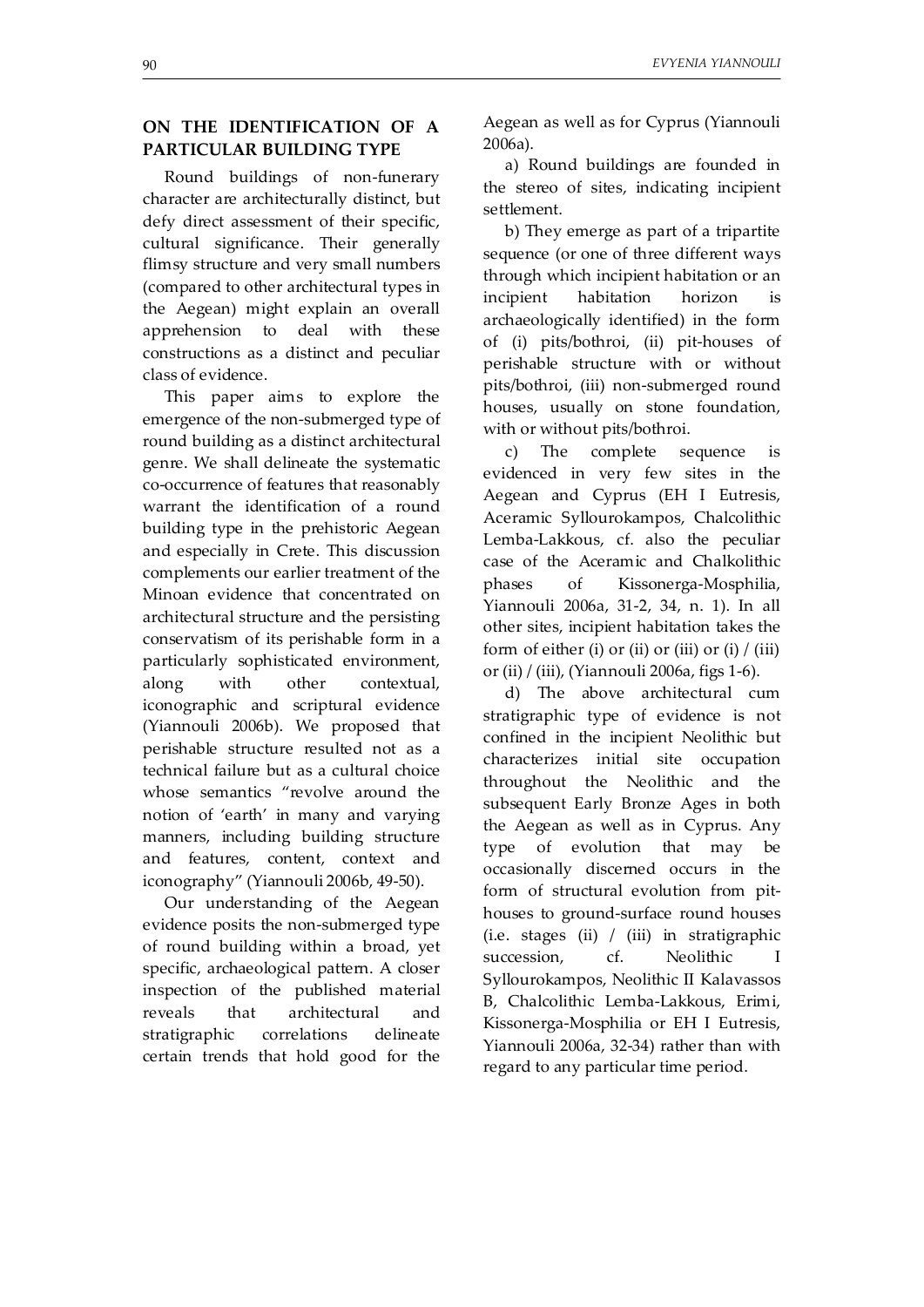The proposition that pit-house architecture and incipient settlement are related has already been affirmed for the earliest architecture in the kebarian and the natufian levels, i.e. at the origin of incipient settlement, over a vast area, from Palestine, Turkey, Iraq, Iran and the Zagros (Aurenche 1981, 185-188 fig. 16; Aurenche and Kozlowski 1999, 46-49) to as far as Japan in the east (Renfrew and Bahn 1991, 304-305) and as far as Portugal in the west (Da Silva and Soares 1982). Relevant analogies between the Old and the New Worlds have been drawn (Rocek 1998). Although differing in perspectives and conclusions, scholars have tried to reason about the common features (neolithization/sedentism,

elliptical/round buildings, different absolute dates) in relation to the respective settlement or regional sequences that they initiate (Rocek 1998; Flannery 2002).

The earliest Aegean pit-house architecture is now attributed to the neolithization horizon, conforming to the above picture (sites on Kythnos and Ikaria, also Thrace in the north, Sampson 2006, 35-47, 52 with earlier literature, discussion on pp. 106-110). Our particular understanding of the Aegean material, however, as already outlined, and the fact that the emergence of round building architecture needs to be assessed in terms of common as well as specific characteristics led us to regard its local, idiosyncratic features as equally seminal in the construction of its cultural semantics. This means that the historical understanding of specific examples may not be sufficiently conveyed in the form of generalized propositions on account of their general formal similarities. Conversely, it is unrealistic to think that

a historical type of understanding may ever occur without assessing it within a comparative frame of relevant evidence pertinent to archaeology: namely, architectural form and stratigraphy, use, settlement context, chronology and geographical and chronological distribution or other regularities that, in the Aegean at least, seem to fall within a tripartite constant: conservative form, generally perishable structure, small numbers.

In view of the above, the Aegean seems to encompass a cultural frame that is compact, yet sufficiently diversified, in order to explore some of the intrinsic properties of the non-submerged type of round building, or our stage (iii) type of incipient settlement occupation, along with the emergence and the development of this architectural tradition as a whole. Given that the relevant material is very fragmentary and rather neglected, the current discussion aims at defining a frame for investigation based on its pertinent properties.

# **ROUND BUILDINGS IN THE AEGEAN AND CRETE: NEOLITHIC AND EB EVIDENCE**

# *The Neolithic Evidence*

The earliest attestation of the nonsubmerged round buildings in the Aegean occurs in the course of the 5th millennium. There are only six or seven such examples from island or from inland habitation sites, mostly near the course of rivers. Their chronology, however, spans the entirety of the period, from the MN at Ay. Petros, Sporades (Efstratiou 1985, 14, 20, 51, plans IX:a, XX:b,c, plate 13:a), and perhaps Ayioryitika in Arcadia (Petrakis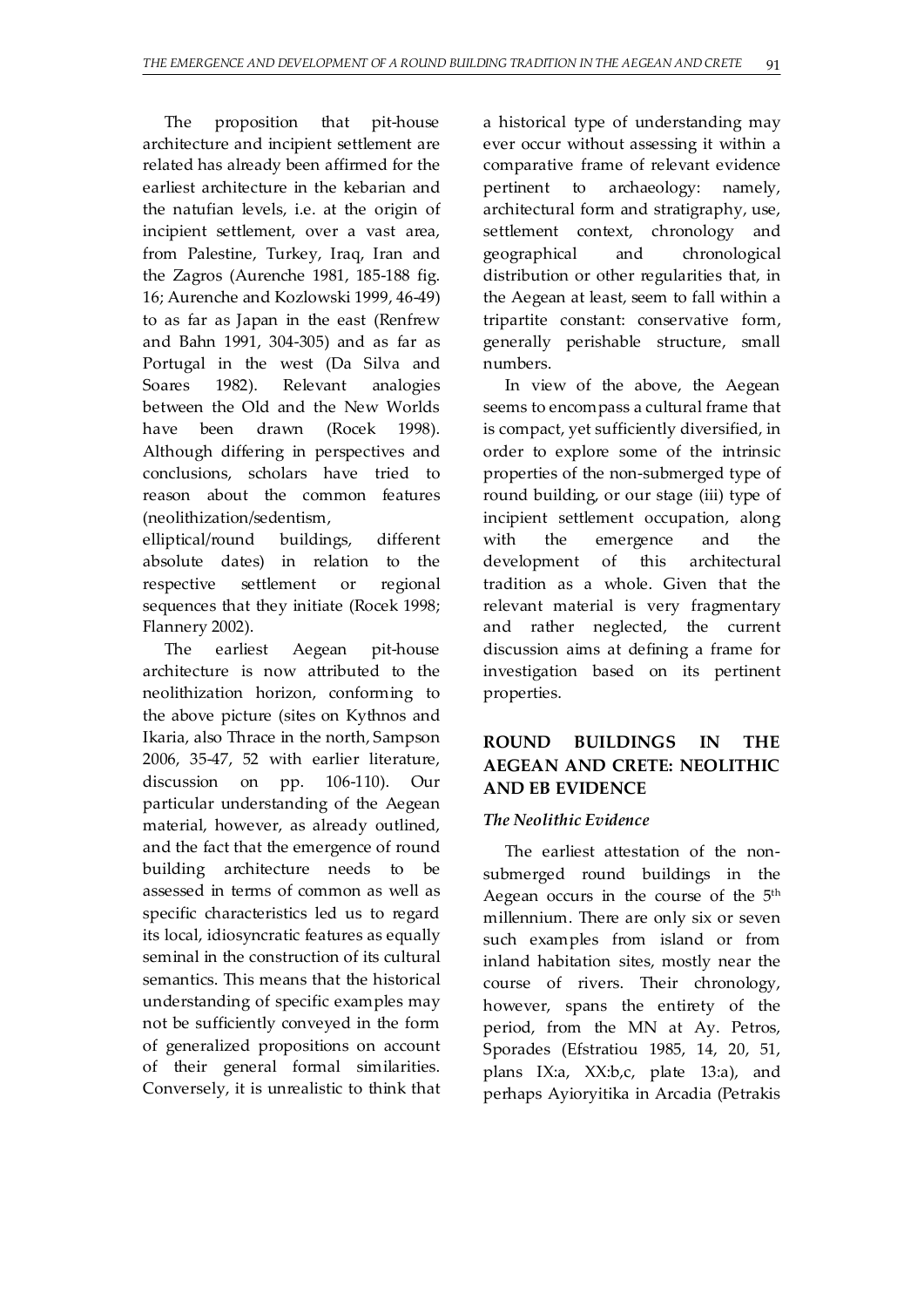2002, 27, 76-77; we believe that B10, the so-called "hearth", is in fact the stone socle of a round building, on account of its dimensions, similarity of construction technique to house A and blatant dissimilarity in location and form to the other hearths in the settlement); the transition to the LN at Saliagos in the Cyclades (Evans and Renfrew 1968, 17- 18, 20-21, 26, figs. 7-8), early LN at Ambelia, Yannitsa, in Western Macedonia (Chrysostomou 2001, 489- 490; Chrysostomou 1996, 165; Chrysostomou and Chrysostomou 1990, 177, fig. 9), the LN Dimini phase at the homonymous site (Chourmouziadis 1979, 158, fig. 15, pl. 33), the FN posthouse in Aegina I (Walter and Felten 1981, 10, plan 3) and the FN at Phaistos on the island of Crete (Levi 1976, 416; Vagnetti 1972-1973, 27-29, figs. 17-18, 130: 1, 5; Benzi 2001; Fig. 1).



**Fig. 1. Distribution of MN (A. Petros, Ayioryitika) and LN round houses** 

Even on the basis of meager evidence, one can already detect certain peculiar characteristics:

1: The vast majority of round buildings are structures on stone foundations (Aegina I and Ambelia are post-houses).

2: Their superstructures must have been of materials perishable in nature, since no substantial remains have been detected archaeologically.

3: All of these round buildings form part of a settlement, situated among houses on stone socle but different in layout, mostly rectilinear.

4: In spite of their very poor state of preservation, we can note that the majority of them contained typical domestic assemblages (no evidence is recorded for Dimini; there is an exceptional concentration of 500 figurines at Ambelia).

5: Round buildings may appear individually or form a small group of structures (Saliagos, apparently Ay. Petros, Ambelia?).

6: On certain occasions these round buildings are found in stratigraphic succession, implying a conscious repetition or preservation of the same plan at the same place over time (Ay. Petros?, Saliagos, Ambelia).

7: The diameter of the structures measure ca: 3.50m at Ayioryitika, 5m at Ambelia, 4m at Saliagos building G and 2.50m at Phaistos. These diameters differ significantly from the diameter of other round structures measuring 1m, namely a stone ring (square S3) or stone platforms (square Q3) at Saliagos, that are probably special use or storage features. This is useful in terms of differentiation between habitation structures and special use features as well as indicative of potentially significant size differences between analogous types of construction.

8: Despite the rarity of occurrence, round buildings cover the entirety of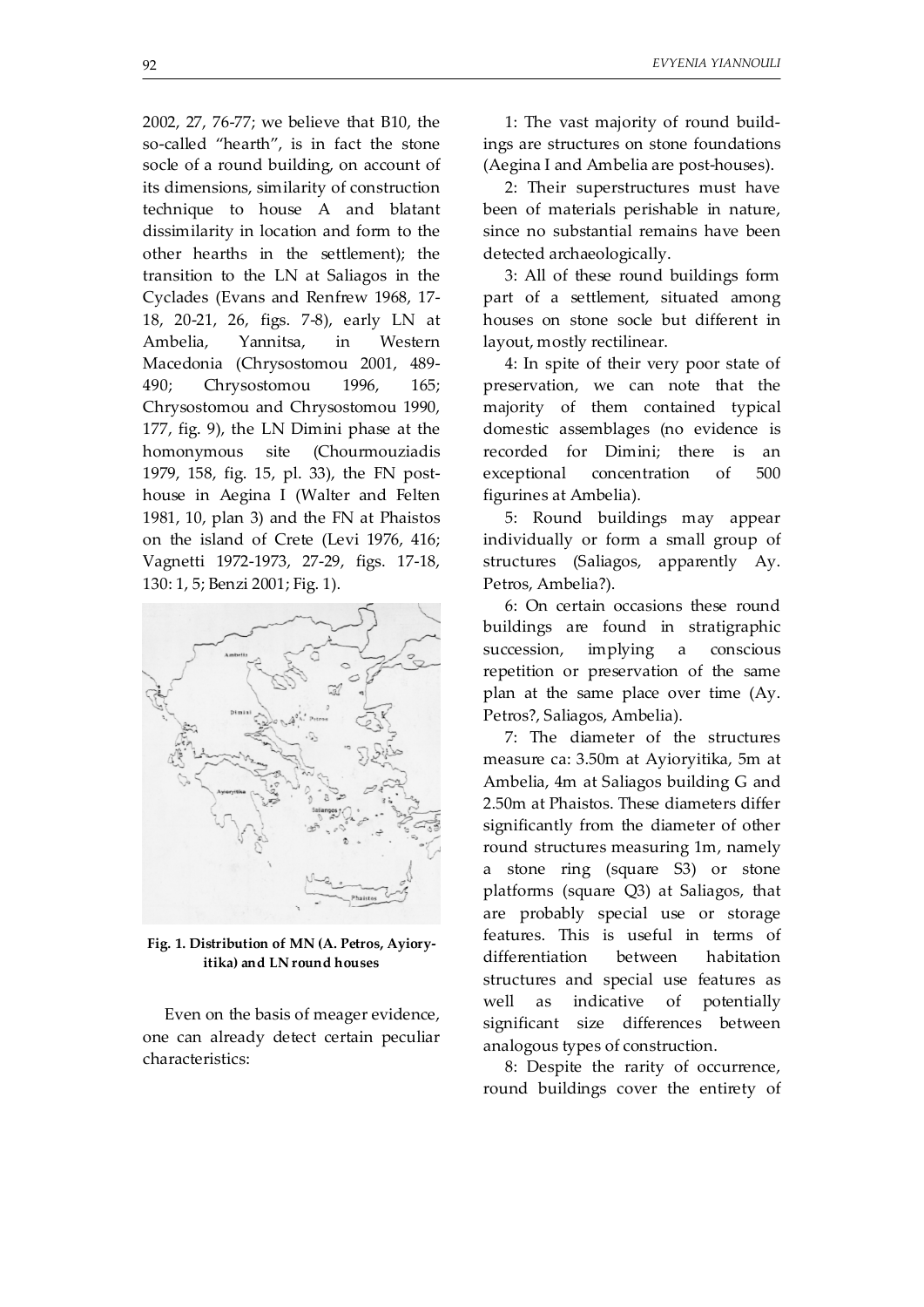MN-LN with considerable lapses of time between the respective examples.

#### *The Early Bronze Age Evidence*

The EB evidence is considerably richer compared to the Neolithic, yet similarly scantier regarding the profusion of EB architectural evidence. Found for the most part in coastal sites, it dates from the earliest EB stratum at Perachora in Corinth (Fossey 1969, 53-60, fig. 1; Fossey and Morin 1986, 22), at Myrina (Dova 1997, 289, 290-291, figs. 2a, 2g; Avgerinou 1977, 274) and Poliochni on Lemnos (Bernabò-Brea 1964, 53-57, 86-96), at Ay. Ioannis Loukas on Thasos (Papadopoulos *et al*. 2001, 55-58) and continues into EB II at Orchomenos in Boeotia (Bulle 1907, 19-24, pls. II, IV, K; Marinatos 1946, 339, 341) and at Eutresis (Caskey and Caskey 1960, 137-139, figs. 5-6), at Tiryns in the Argolid (Kilian 1986, but cf. the EH III–MH I dating in Treuil 1983, 330; Müller 1930, 100, pl. 6A), at Olympia in Elis (Kyrieleis 1999, 186) and at Voidokoilia in Messenia (Korres 1981, 220-221, pl. B; Korres 1990, 3-4); or else, it is broadly dated to the EB at Aiani (Karamitrou-Mendeside 1989, 46, fig. 5; Karamitrou-Mendeside 1993, 653) and probably Keros (Vallianou 1975, 327, pl. 227b-g).

Some elliptical wall fragments that, according to the excavators, may possibly come from circular (or apsidal?) structures are recorded from EH II Tsoungiza in Corinthia (Pullen 1990, 339, fig. 3), Asine in the Argolid (Frödin and Persson 1938, 65, fig. 46) and Pylos in Messenia (Blegen 1973, 219-224, figs 347- 8 and 275-279). Round buildings in Eutresis, Tiryns and Voidokoilia, in particular, may be set aside by forming the earliest instances of such structures in a more substantial version and careful execution (Fig. 2A). The EB evidence exhibits the following characteristics:



#### **Fig. 2. A: Distribution of EB round houses, including "monumental" buildings of round shape. B: The pre-palatial Hypogaeum at Knossos (after Evans 1921, fig. 74)**

1: The sheer majority of buildings are constructed on a stone socle (except Perachora).

2: As a rule, superstructure is similarly perishable in nature, but there appears a tendency to use clay (Perachora, Myrina) or plinth (Orchomenos, Tiryns, wall M at Pylos).

3: As in the Neolithic period, the EH examples are also embedded in a settlement. On many occasions they coexist with other types of habitation structures that vary in layout from site to site (except at Ay. Ioannis where nothing resembling a house has so far come to light).

4: On certain occasions, their role in settlement is perplexing (e.g. the group at Orchomenos), but the sheer majority of instances include typically domestic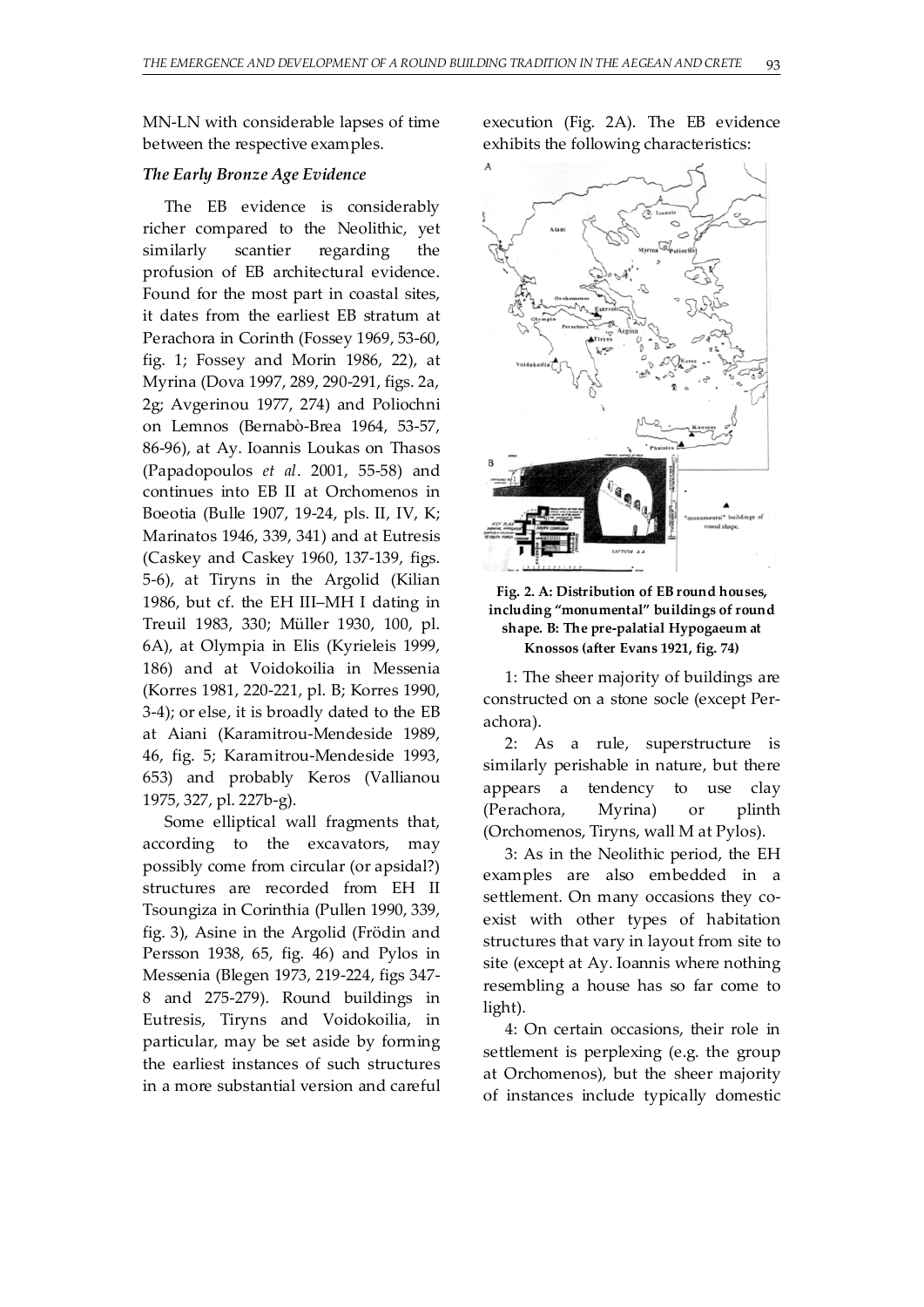contents (Myrina, Poliochni, Aiani, Ay. Ioannis, Perachora, Orchomenos D1), including the doubtful cases (Pylos, Asine). Tiryns, Voidokoilia and Eutresis, having unusual dimensions and hypothetical or unclear character, need to be studied on their own right.

5: They may appear individually (Eutresis, Perachora, Olympia, Tiryns, Voidokoilia, the doubtful EB Pylos, Asine and Tsoungiza) or as a small group of structures (Myrina, Poliochni Nero, Aiani, Ay. Ioannis, Orchomenos).

6: Remarkably unique is the stratigraphic succession of three and seven huts under megara 605 and 832, respectively, in Poliochni (the stratigraphy of Pylos and Asine may also indicate two architectural phases).

7: Buildings vary in diameter, ca 3.80- 5.50m at Myrina, 2-3m internally at Ay. Ioannis, 7.20-8m at Orchomenos (D1 measuring only ca 3m and 2m, internal and external radii, respectively), 6.40m at Eutresis. For the Tiryns Rundbau measurements differ; Pullen (1985, 178- 181, cf. discussion), calculates the external and the internal radii, respectively, at ca 13.95m and 4.9m. The smaller Rundbau in Olympia measures ca 2.9m externally and 1.9m internally. As in the Neolithic Period, this considerable size differentiation is further contrasted to the size of round structures identified as silos (cf. Myrina, Poliochni Nero phase structure g, circular silo with ext. diam. 2.10m).

8: Wall widths, compared to the Neolithic building G at Saliagos (wall width 0.40m) and the single line of stones at Phaistos, measure as follows:

EB I: Perachora 0.40m, Myrina ca 0.25-0.50m or more, Poliochni ca 0.25- 0.50m, Ay. Ioannis and Aiani – line of stones.

EB II: Olympia Rundbau ca 1m, Orchomenos ca 1-1.20m, Eutresis B ca 1.05m (cf. also the much larger Tiryns Rundbau).

Doubtful wall fragments: Pylos wall M and Asine wall 1 ca 0.50m, Tsoungiza ca 0.60m.

9: In absolute years the span during EB I-III is considerable, and so indicative of the small numbers in relation to number of settlements and time span over which this type is evidenced in the EB Age as well.

It follows that the correspondence exemplified between the relevant Neolithic and EB examples is striking, despite their numerical paucity which rather dawns as an emerging characteristic. Unless they form part of the tripartite sequence outlined at the beginning of this paper, both the Neolithic and the Early Bronze evidence is constructed in the stereo of sites. The published evidence reveals one exception, however, for the EB I round structures of Myrina (phase 2) are erected in the fire debris of the first occupation phase (phase 1), selecting, however, spots without prior building underneath (Dova 1997, 289). The preferential use of clay for the superstructure and monumentality in size are two more attributes that pertain solely to the EB Age. In fact the general increase observed in diameters and wall widths between the Neolithic (cf. point 7 above) and the EB examples (cf. points 7, 8 above) coupled with the increased numbers during the latter period testify that this architectural tradition gained ground from the  $5<sup>th</sup>$  to the  $3<sup>rd</sup>$  millennia. It should be noted, however, that in the EB increased wall width does not invariably correlate with general size increase, occurring on occasion at the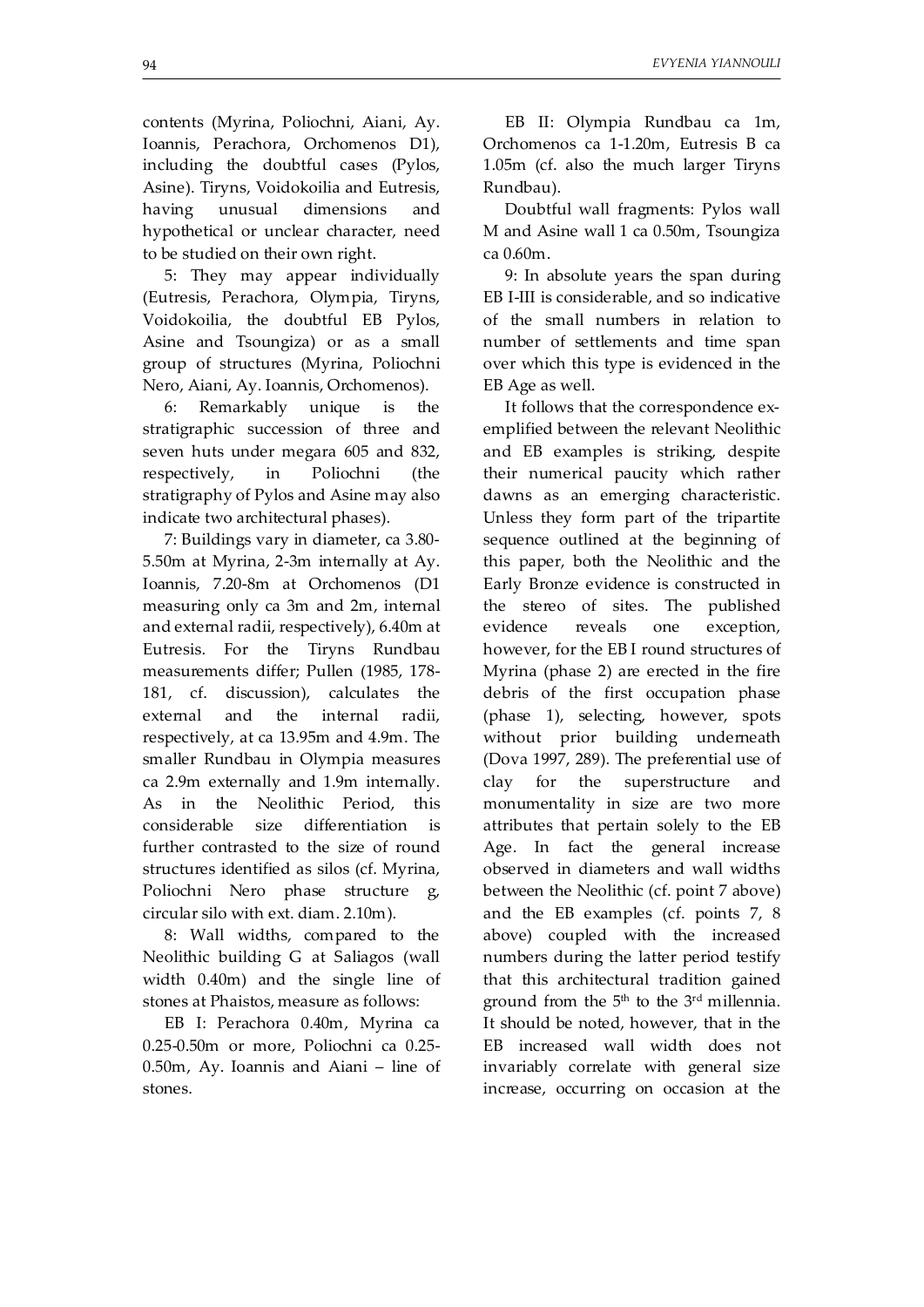expense of the area enclosed, as in the cases of Orchomenos D1, the Olympia Rundbau (and even the Tiryns Rundbau). Although the majority of these round structures may be typically characterized as houses during both the N and the EB Ages, they may still differ considerably in size even within the same settlement (e.g. Orchomenos). Admittedly, the 500 figurines in early LN Ambelia are so far an astonishing find.

All in all, the relevant evidence in the Aegean indicates that round buildings constitute a distinct architectural genre embedded in the Neolithic. Generally constructed with perishable material on a stone ring, they mingle with houses of different layout in the same settlement. Remarkably few, both within a site and among Neolithic or EB habitation, they unfailingly persist over a good number of centuries resisting drastic change of general form but not size or specific formal properties. The even fewer and essentially unknown monumental structures from Boeotia southwards, especially in the Peloponnese, emerge within a typically EH realm of distribution. Rather, it is the lasting existence of an often flimsy and scarce type of construction that constitutes their most striking property.

# *The Peculiar Nature of Neolithic and Pre-Palatial Crete*

Admittedly, the Neolithic group can be best appreciated as an emergence inseparable from the ensuing 3rd millennium evidence. And it is against the wider emergence of round building architecture in the Aegean that the earliest such structure on Crete, the FN hut of Phaistos, should be construed as its earliest, southernmost manifestation.

The FN hut of Phaistos rests on stones founded along the perimeter of a circle hewn in the natural kouskouras; a maximum of three courses may be seen at places (Levi 1976, 416). The stratigraphy points to the existence of perishable superstructure, for it consists of a whitish-grey earthen floor above which an ashen level of ca 0.25m is covered by a much thinner layer of yellow earth (Levi 1976, 416; Vagnetti 1972-3, 27, figs 17-18). The earthen floor, resting on a gravel course that covers an earthen rock fill with shells and bones, preserved typical evidence of a domestic sort of deposit: pottery, obsidian blades, stone pellets, a concave palette and a variety of stone tools and implements (Levi 1976, 416; Vagnetti 1972-3, 29, fig. 130:1, 5). The round hut is situated within a settlement of rectilinear buildings. Although no longer the sole case (Benzi mentions the discovery of more, e.g. 2001, 132-3, 134), the general character of the Phaistos hut corresponds to the general characteristics earlier cited for the Neolithic.

Furthermore, the so-called "kouloura" under the proto-palatial pavement of the west court of Phaistos seems to confirm the fact that round buildings of substantial size appear in Minoan settlements as early as EM III – MM IA (Damiani Intelicato and Chighine 1984), in a horizon immediately posterior to the EH II monumental versions. It requires a study on its own right before accepting or rejecting the possibility that the Helladic and the Minoan examples are at all related. Or even before affirming the proposition that the FN hut and the prepalatial "kouloura" of Phaistos are instances of modest and monumental round building tradition as it appeared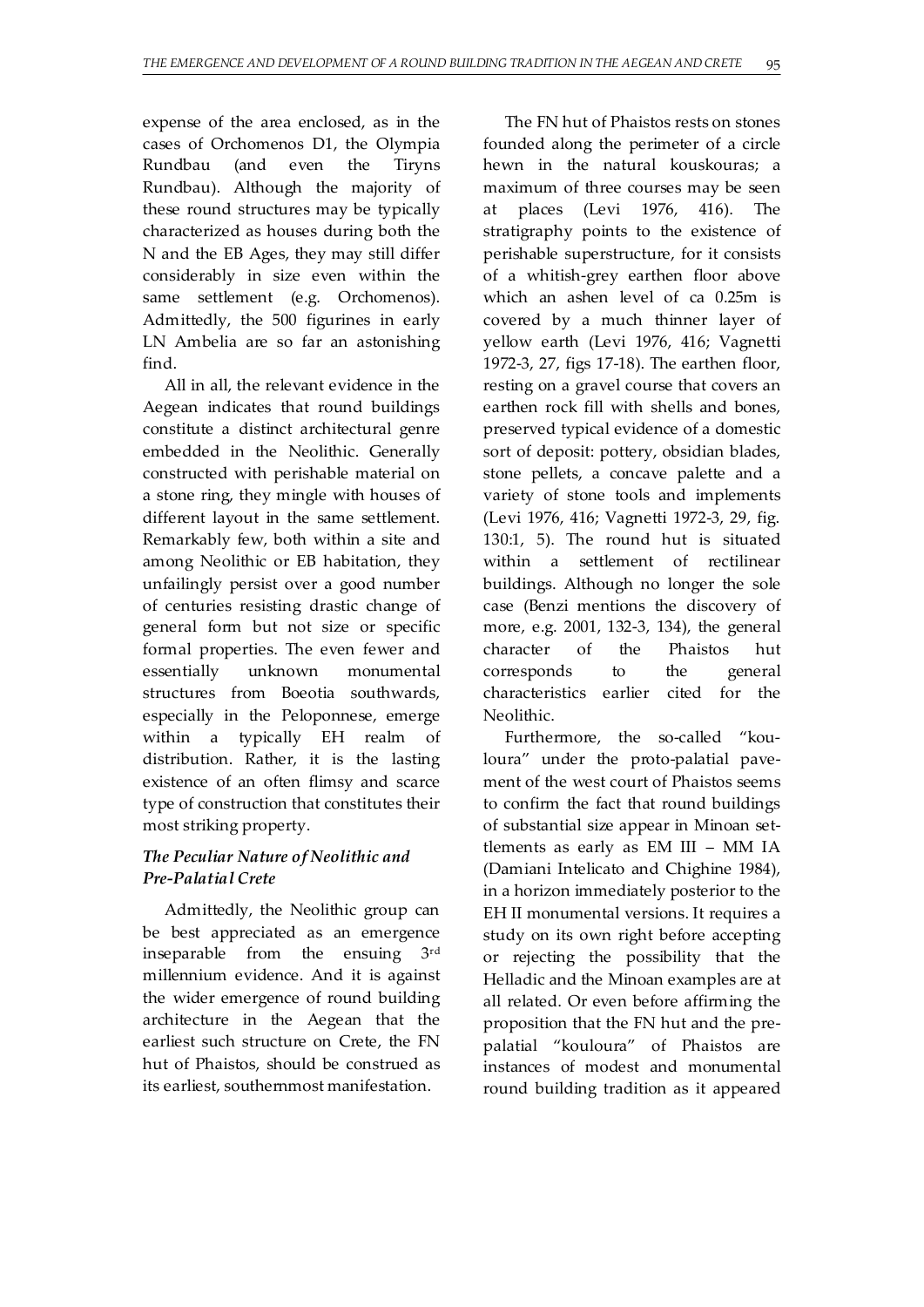in the Aegean settlements in the course of the previous centuries. What this data *may* readily ascertain, however, is the awareness of the round building tradition in Phaistos, given the recovery of EM sherds on the ruins of the FN hut (Vagnetti 1972-3, 27), the date of the prepalatial "kouloura" itself and the succession of Neolithic and pre-palatial strata under "kouloura" II (Levi 1976, 349-350). It is also indicated by a structural analogy between the FN hut and "kouloura" II, namely, comparable earthen floors of whitish-grey and whitish earth, respectively (Levi 1976, 416 and 350, fig. 546-7).

Knossos presents an equally intriguing set of data. The structural evidence of the aceramic settlement corresponds to our stage (i) type of incipient settlement occupation of pits/bothroi (Evans 1971, 101-102, figs 1, 3; Yiannouli 2006a, fig. 2).

However, renewed investigation below the northeaster corner of the Central Palatial Court brought to light a potentially significant type of construction. An elliptical structure (0.30m wall thickness, 0.70m high) near the fringe of the mound, dated to local EN II or ca the first half of the 5th millennium in C14 terms, was used for a long period of time (stratum IV, levels 28-20) below successive habitation floors corresponding to the interior of houses (Efstratiou *et al*. 2004, 40, 46 and 44, Table 1.1). The excavators refrain from its definite assessment. They refer to it in quotes as "retaining wall", or they consider it as a massive wall or as an architectural feature that marks the overall spatial arrangement of the settlement (Efstratiou *et al*. 2004, 40). However, there is nothing in this published account to exclude the

possibility that this structure corresponds to the remnants of a round type of building. We should of course wait for the excavators' final views on this issue. For the sake of argument, the width of the EN II wall compared to other Neolithic buildings, such as Building G at Saliagos (ca. 0.40m), is narrower. And sizable round buildings (although semi-subterranean) are not unknown (e.g. NN Topolniça, diam. >10m; Koukouli-Chrysanthaki et al. 1999 with earlier references; Yiannouli 2006a, fig. 4). Saliagos and Topolniça are not here cited as necessary analogues of EN II Knossos, particularly in view of the limited excavation area, but as indications that round building in Aegean settlements may vary in peculiar ways. Consequently, the possibility that the Knossos elliptical wall is an instance of the non-submerged type of round building is worth examining. Further judgment, however, may not be advanced until more is published about the recent finds from Neolithic Knossos as well as from Phaistos.

Equally problematic is a later instance from Knossos, belonging to the monumental version of round building in settlement, although unique in being entirely subterranean. Located under the south porch of the later Palace (Fig. 2B), its character still eludes us (for problems regarding architectural reconstruction and use, see references in Strasser 1997, 76; Belli 1999, 29-30). According to Evans, the bee-hive Hypogaeum was "packed with pottery" as foundation for the first palace, dated mostly to MM I with earlier *and later* sherds (Daybook 1908, 59) or "prevailingly MM I or earlier and… nothing… later…" (Daybook 1908, 61-2; 1910, 1-2; Daybooks cited in Belli 1999, 26-7). Evans is not consistent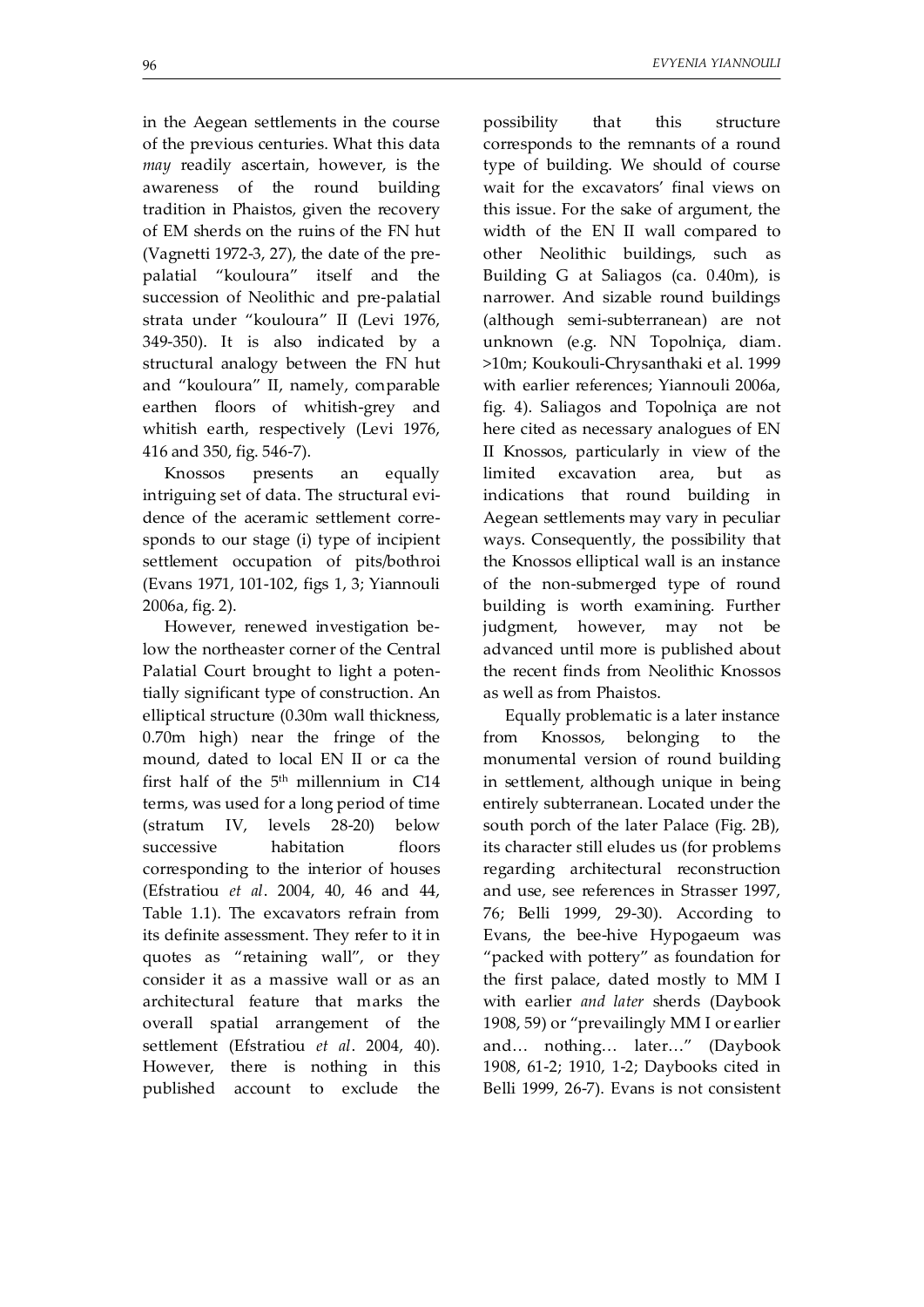about the date of this fill, while most of this material is now missing. The surviving ca 100 sherds are mostly attributed to MM IA, but MM IIA, MM III/LM I and LM IA sherds have also been recorded (Momigliano 1991, 197). Now, if Evans' mention of later material is not entirely mistaken, corresponding to sherds of a later (MM II – LM IA) date, provided that they themselves are not a case of misplacement, then not only the architectural character of the building but also its interpretation as foundation fill for the earlier palace becomes problematic (for certain structural analogies between this building and later building models, Yiannouli 2006b, 44). Whatever their original purposes, one may not but notice that both the pre-palatial Hypogaeum of Knossos and the prepalatial "kouloura" of Phaistos were located in areas adjacent to major palace entrances, the South Porch and the Grand Staircase, respectively.

In this fragmentary and illunderstood body of data, one may include the Lebena find, despite its tholos tomb provenance. Recent discussion identifies it as an EM I – IIA round house model with conical roof, door, windows and clerestory (Alexiou and Warren 2004, 114, fig. 32.512, pl. 109 A, B). Now, the interesting thing about the Lebena model is not merely the information it provides on the missing superstructure. Rather, it is the encounter of a round building model on an island with scarce evidence of round building architecture. The only other EB round hut model comes from Tiryns, a grave good as well, from Grave F of the Unterburg (Müller 1938, 107-8, Taf. XXXIII: 1-3; Fig. 5:c-d). This, however, may be understood as modeling an

architectural type long lived in the Helladic and the Aegean settlements (Figs 1-2), although its sepulchral employment does indicate a shift of context for the Mainland, as it does for the island of Crete. So, the significance of the analogous architecture between the FN Phaistos hut (or huts?) and the Lebena model may lie beyond the obvious affinities of chronological and geographical proximity. For, they may indicate the range of use of the round building type within a potential home ground located in the Messara, as one major area of its (comparatively) emphatic employment on the island. The general demarcation of this broad area in relation to this particular building type has not been missed, for "The circular house at Phaistos and certain pottery motifs in the Messara resemble features of the Erimi culture on Cyprus" (Watrous 2001, n. 61, with references). And although, as stated, this paper examines data from settlements, a brief comment on the peculiar nature of the Cretan funerary evidence emerges as a corollary with twofold relevance. The Messara tholoi, being non-submerged types of round structures, may be seen as preserving a tradition of round building alive and flourishing in Minoan Crete, by transposing it in funerary grounds, in sharp contrast to the rest of the Aegean (the Erimi culture included). The burial deposition of the round Lebena model is cogent with this hypothesis, although, as we shall see further below, its purport is better grasped in the light of chronologically posterior evidence. The above attestations, however, certainly highlight even more clearly the scarce encounter of round building in the pre-palatial settlements of Crete.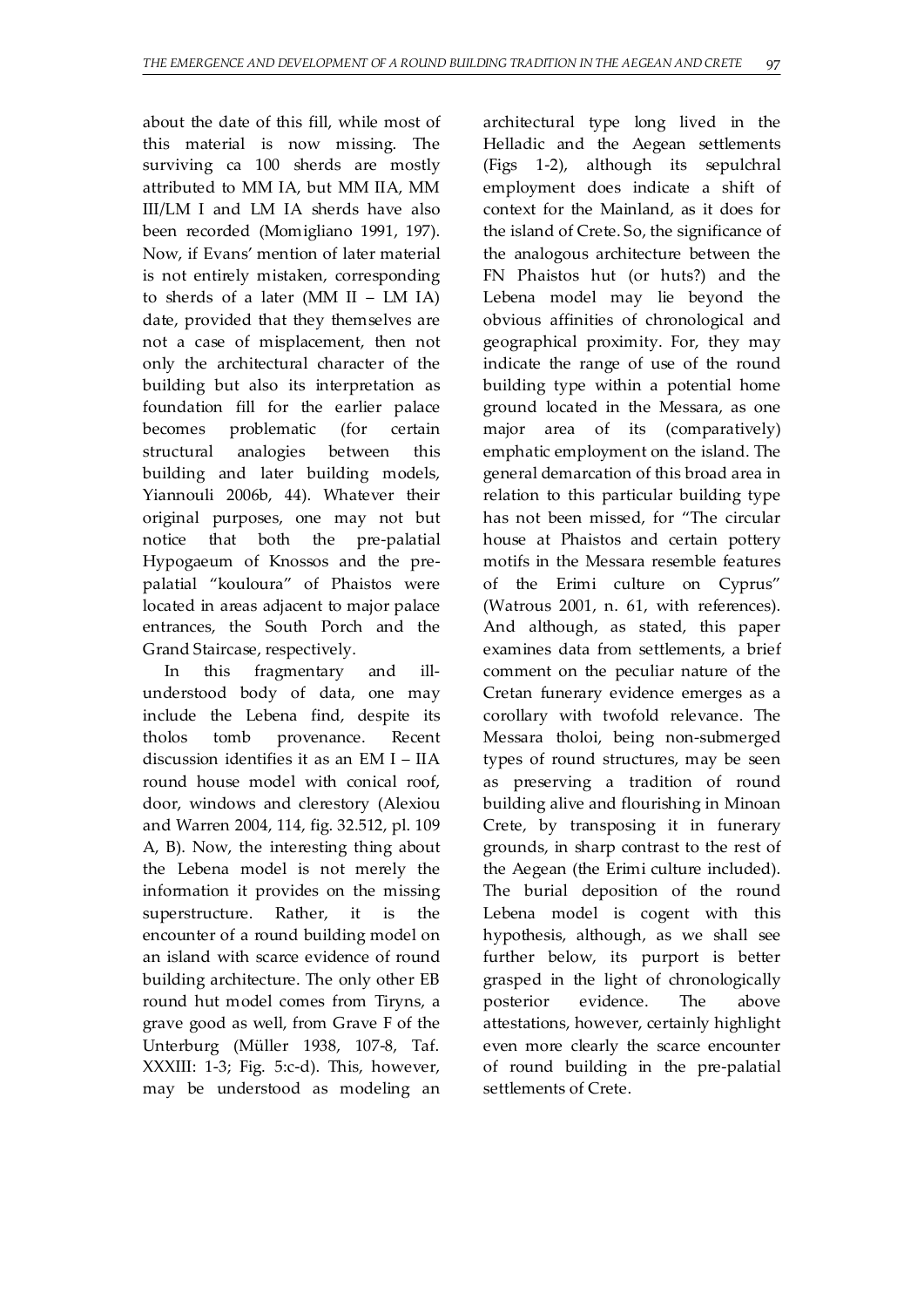# **RELEVANT MM AND LM EVIDENCE: THE STORY OF TRANSFORMATION**

# *On Round Building in the 2nd millennium B.C.: The discrepancy between architecture and iconography*

In view of the above, the question posed by the pre-palatial record of Crete is not so much about its scantiness *per se*, but rather about its considerable scantiness compared to the rest of the Aegean. This becomes a standard characteristic for the architecture of both MH and MM times, as it is currently understood. The MH record is at best in the wane, if existing at all (the elliptical fragment from Zygouries may be part of an apsidal building, Blegen 1928, 28); whereas, the MM evidence from Myrtos-Pyrgos and Ay. Photia is not sufficiently clarified. The two round structures of Pyrgos III (MM IB-MMII/IIIA), located on the northern slope and the hill-top, respectively, are identified as cisterns (Cadogan 1992, with earlier references). In Ay. Photia, two of the three round buildings preserve a stone socle and are reported as probable MM II tholoi, (Tsipopoulou 1992), particularly because some of their dimensions (radii, wall thickness, ratio between r/wthickness) seem consistent with tholos measurements (Belli 2003). They may be contemporary with curvilinear walls in the southwest (Tsipopoulou 1988, 46; 1992, 69). The third building is of light structure, possibly a "kouloura" (Tsipopoulou 1988, 33). We believe that without studying these cases in systematic detail and in a comparative way little can be gleaned with certainty. For functions, such as cisterns and "koulouras", are often evoked on account of a general impression of shape rather than structural or other important properties that they may or may not be shared between buildings of theoretically analogous function, even within the same settlement (Strasser 1997).

The most significant aspect of the Minoan evidence, however, is that the round building tradition appears to survive archaeologically in iconography more than actual architecture. Namely, in the iconography of two homogenous sets of data, the so-called "talismanic" seals of MM III-LM I (Onassoglou 1985) and, subsequently, in a series of plastic models of round clay huts spanning LM IIIA2-LG/Early Orientalizing Periods (ca 1350-late  $8<sup>th</sup>$  c. B.C. with a 200 year gap between the Sub-Minoan and the PGB Periods; Mavriyannaki 1972; Hägg 1990; Mercereau 1993). Not too strong a point can be made with regard to the chronology of the prehistoric (16 preserved examples, plus 2 doors) or the historical sets (5 or more?), given the unstratified context of at least 6 specimens, mostly from Chania and Phaistos (Mercereau 1993, cat. nos 3, 4, 7, 8, 10, 19) and even the total number of these specimens, especially from Gortyn (Mercereau 1993, cat. nos. 21-22; Hägg 1990, 96).

This body of evidence acquires a distinctly Cretan character, when compared with typologically contemporary data from other parts of the Aegean. The most recent and extensive account on seals maintains that on Crete glyptic development is largely indigenous and continuous from EM II – LM III, the evidence coming mostly from burials (Krzyszkowska 2005, 36). Geometric and linear motifs decorate the earlier specimens but preoccupation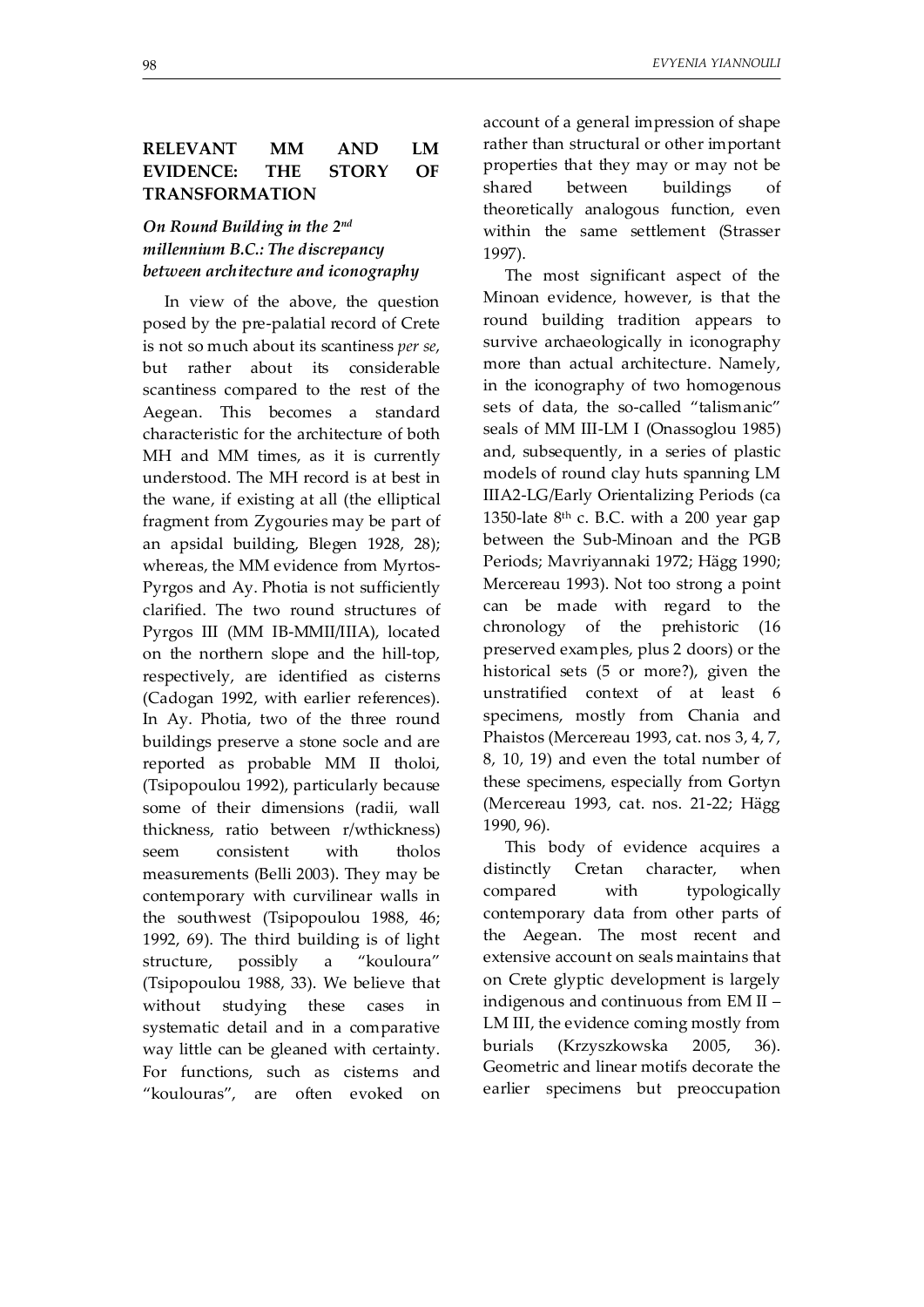with iconic representations appears early enough, so that it is difficult to discern between pre-palatial and proto-palatial glyptic forms (Krzyszkowska 2005, 38- 45, 58, figs 54a-76). Representations of the natural world of plants and animals, down to the zoomorphic seal shapes figure prominently in this horizon (Sbonias 1995; Krzyszkowska 2005, 60- 76, esp. figs 110-121). Talismanic seal iconography is firmly rooted in this background of the iconic rendering of the natural world or elements related to it, the style ceasing at the end of LM IB (Krzyszkowska 2005, 136, 248). Contrary to the Cretan state, mainland and Aegean island specimens derive mainly from EB II settlements, decline or cease afterwards, employ linear motifs and revive seal use only after an influx of Cretan products triggers Mycenaean craftsmanship well into the Shaft Grave Period from the 16<sup>th</sup> c. onwards; round hut representation in particular, encountered in MM III – LM I talismanic iconography, does not seem to figure prominently among the mainland talismans, nor is it part of the typical repertory of the "cut style", that succeeds the "talismanic" on the mainland (Krzyszkowska 2005, 36-37, 232, 118-119, 248-249, figs 473-477).

The modeling of round building in clay exhibits a similarly localized character, although building models in general are encountered since the Neolithic (Marangou 1992). Apart from the analogous, yet exceptional, round models from Lebena and Tiryns, it is only the group dating from LM IIIA2 onwards that forms a coherent body of data. The odd Helladic and the few Minoan instances (the Menelaion, the Monastiraki and the Archanes models, cf. also the Town Mosaic) do not depict round buildings, but a LC I fragment from Thera apparently does (Hägg 1990, 101; Doumas 1988). This picture does not essentially alter mainland apprehensions or the prominently Cretan preoccupations regarding naturalism and iconic representation, already discussed in relation to seal iconography (however, cf. Discussion, The Aegean Early Bronze Age c-e and Palatial Crete b).

#### *On the Minoan Round Building*

It is then reasonable to infer that talismanic seal iconography and the LM IIIA2-LG/Early Orientalizing hut models in question transcribe an Aegean building form into a vocabulary distinct for Minoan Crete. We have already discussed the reasons as to why it is preferable to identify the huts represented on the talismanic seals as round (Yiannouli 2006b, 41-43). Moreover, comparing the stratified examples from the two data sets reveals that morphological analogies are retained despite the different materials and manners of execution, indeed in spite of the time interval itself. For such gaps in time, either real or purely archaeological, have already been detected within the round building tradition in the Aegean since its earliest manifestation.

Scholarly consensus holds that although the images on seals and the terracotta models form two homogeneous sets, no two instances from either group are identical. Our analysis concentrated on the type of architectural features that recur systematically rather than invariably in all instances in either set, since, as already noted, any two cases may closely resemble rather than narrowly replicate each other.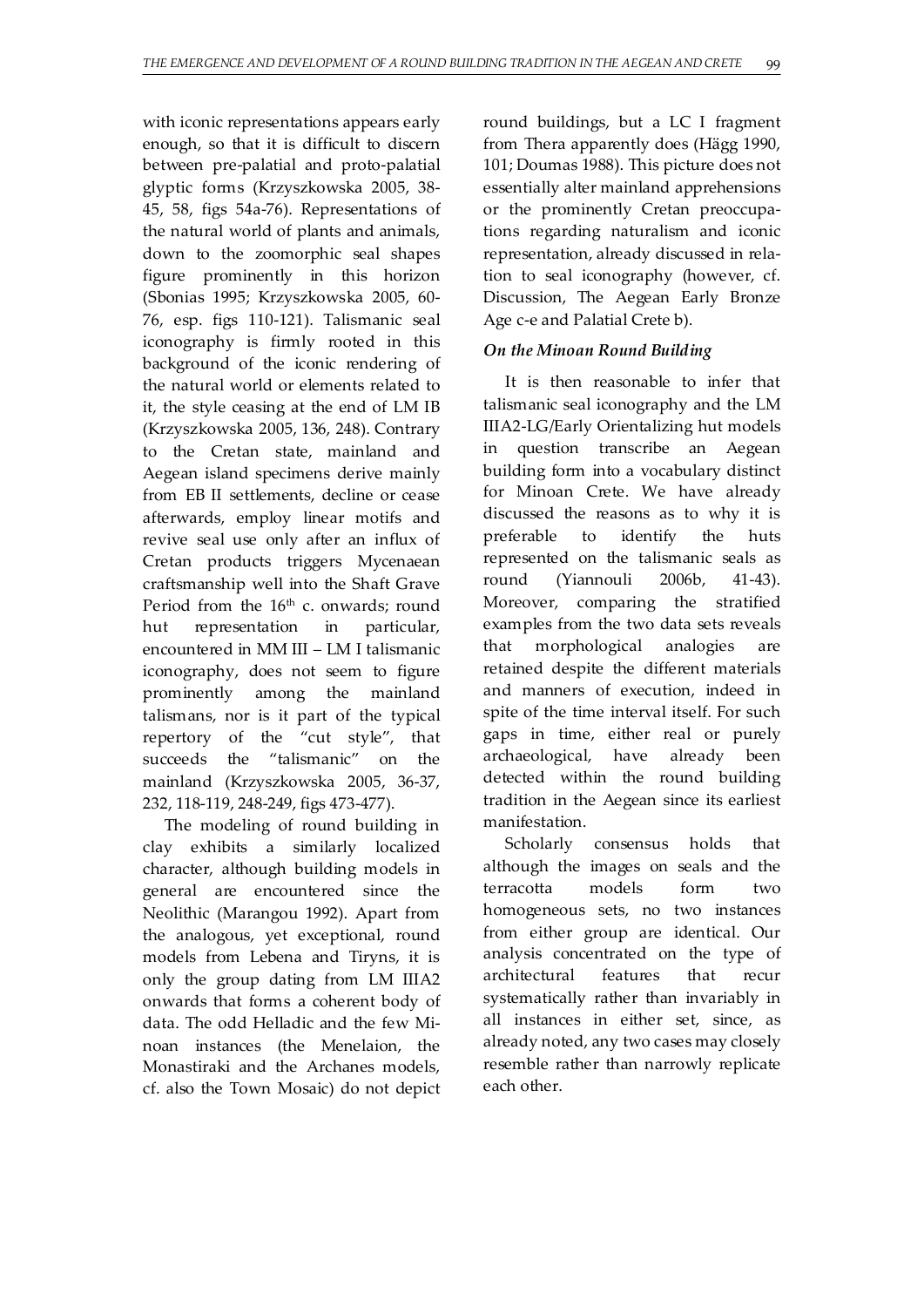We thus discerned two main variants, respectively on seals and models and by analogy in Minoan architecture. A third variant may be distinguished with regard to a particular vessel type:

Type 1: Wooden frame: interwoven perishable matter or columnar uprights in twin or consecutive arrangement, intercolumniation slashes evoking finer lattice; possibly as hut on piles; occasionally standing on platform forming central part of tripartite arrangement (Yiannouli 2006b, 40, 45).

Type 2: Walls made of clay (or rubble or pisé?). They are rendered in a way that employs a tripartite color/hue code (black-red-white) on account of the raw materials chosen (clays/slips/inclusions/ pigments, Yiannouli 2006b, 41).

Type 2a: Semi-subterranean huts, on account of specific architectural features and analogies (wall slant, relation between: floor diameter / maximum wall diameter / threshold level) evidenced between models and round buildings of different function in palatial settlements (Malia, Archanes, Knossos?, Yiannouli 2006b, 43-46).

Type 3: Vessel type in the form of hut with handle (S-shaped or other handle attachment on proto- and neopalatial seals and possibly in inscriptional Linear B evidence, Yiannouli 2006b, 45-46, 47).

These typological similarities are reinforced by other features or analogies depicted and shared in common.

In all cases the floors or bases are depicted as flat, but in most instances a demarcation between this part of the edifice and its superstructure is denoted by a slight expansion of the perimeter beyond the walls. This is observed on the sheer majority (15 out of 18) of talismanic seals (Fig. 3: 1, 3-12, 14, KO-5, KO-11 and a) and about half of the

prehistoric models (Mercereau 1993, cat. nos. 2-3, 6-7, 9, 12, 14-15, i.e. in eight out of sixteen models, the two doors not being counted; Fig. 4: 1, 4).

| I.<br>Sphoungaras:<br>MM HI-SM IA | $\bar{2}$ |        | $\,$ $\,$               |
|-----------------------------------|-----------|--------|-------------------------|
|                                   |           |        |                         |
| $\ddot{\eta}$                     | 5         | 6      | 7                       |
|                                   |           |        |                         |
| $\mathbf{a}$                      | 9         | $10 -$ | $\mathbb{I}$            |
|                                   |           |        |                         |
| 12                                | 13        | 14     |                         |
|                                   |           |        |                         |
| $KO-5$                            | $KO-11$   | KO-15  | a<br>Poros: MM HL-SM LA |

**Fig. 3. Huts on MM III – LM I talismanic seals (after Onassoglou 1985, Taf. X)** 

We have further suggested that a wooden double deck or a floor in the manner of a hut on piles may be reconstructed, but not the sort of stone socle evidenced in actual edifices (Yiannouli 2006b, 38-39). Representations of buildings on seals seem to signal rather than depict the actual door by making shorthand reference by way of a handle; in turn, the form, placement and scale of the handles find a direct analogue in the lugs of the models in the later period. The number of cases that do bear such a device, compared to those that show no relevant signs whatsoever, constitute the two categories evidenced in both seals and models, whereby the majority of cases similarly fall within the former, thus associating with none exclusively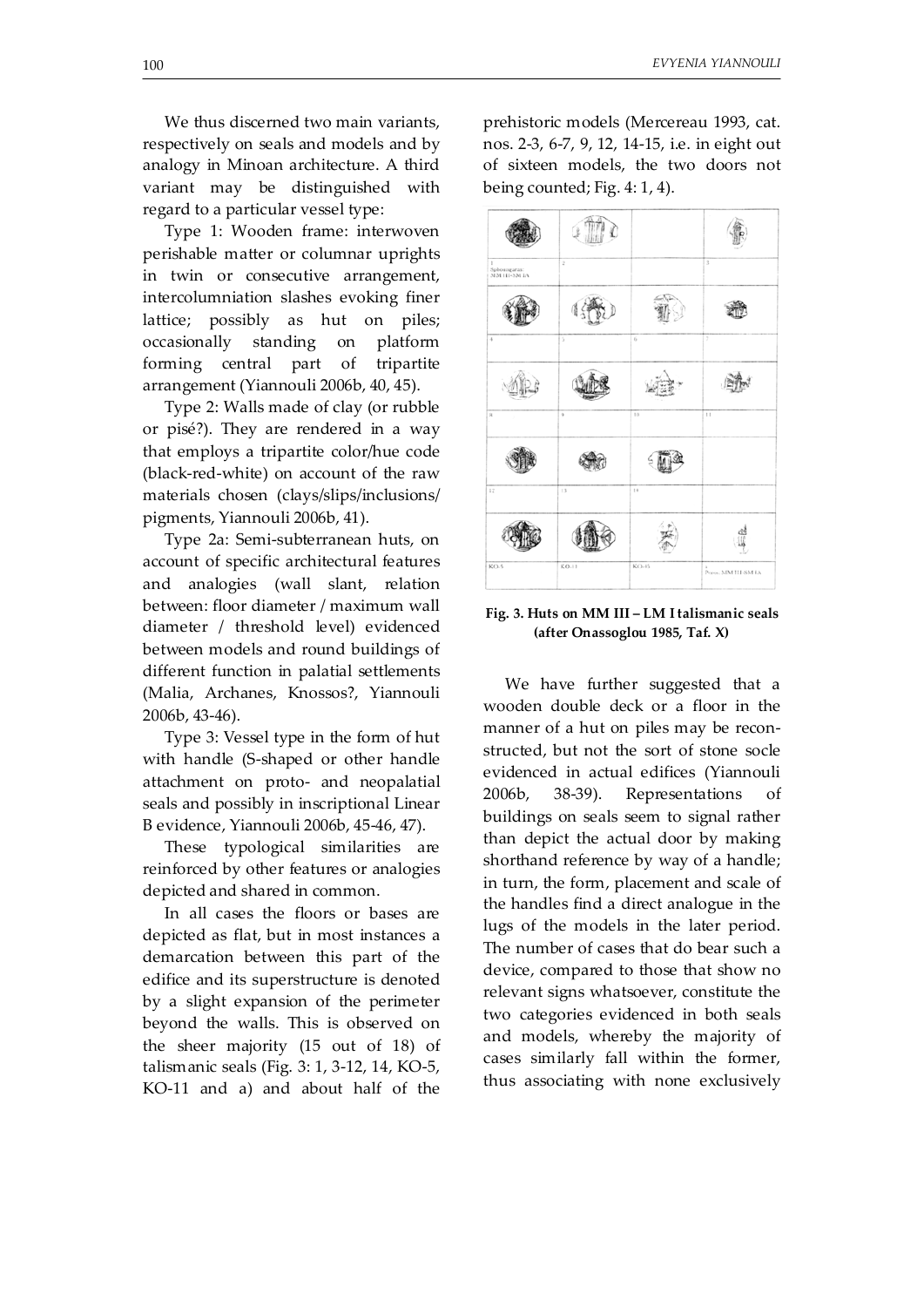(of sixteen models: eleven cases with lugs, Mercereau 1993, cat. nos. 2-4, 6-7, 9, 11-12, 14-15, 18; three cases without lugs, Mercereau 1993, nos. 1, 8, 10; two unclear cases, Mercereau 1993, cat. nos. 13, 16. Of eighteen seals: nine with handle, Fig. 3: 3-11; six without, Fig. 3: 1, 2, KO-5, KO-11, KO-45, a; three of disproportionate size, hence exceptional, Fig. 3: 12-14).

The rendering of walls and roofs portrays a similar picture that may be summarized as follows:

1: Construction details of both walls and roofs are depicted on the iconic representations of buildings on the seals only. On some seals the lateral sides of the roof contour are rendered in a straight line (Fig. 3: 4, 6, 7, 9, 10-12) or slightly concave (Fig. 3: 1-2, 3, 5), whereas in few cases a slightly convex contour gives the impression of smooth roundness (Fig. 3: 13, KO-11, KO-45, a). Such idiosyncracies seem to be traced in the conical roofs of the clay models too, be the profile more or less straight-lined, slightly concave or slightly convex, regarding the prehistoric examples (Fig. 4: 1, 5, 4; Straight-lined: Mercereau 1993, cat. nos. 7, 10, 15-16, 18; slightly concave: Mercereau 1993, cat. nos. 1, 13; slightly convex: Mercereau 1993, cat. nos. 2, 4, 6, 8, 11-12).

2: There is a greater, but not strikingly different, variety in the rendering of wall curvature among the clay models (4 types – vertical, slightly concave, flaring out, slightly swelling (Fig. 4: 3, 4, 2, 5; Vertical: Mercereau 1993, cat. nos. 4, 11; slightly concave: Mercereau 1993, cat. nos. 1, 9; flaring out: Mercereau 1993, cat. nos. 2, 10, 16, 18; slightly swelling: Mercereau 1993, cat. nos. 3, 6-8, 12-15) compared to the earlier representations on the seals (3 types – vertical, Fig. 3: 1,

3, 5-6, 8-9-14, KO-5, KO-45; swelling out, Fig. 3: 2, 7, KO-11, a; slightly concave, Fig. 3: 4). The three out of these four types in wall rendering (vertical, slightly concave, slightly swelling) are common to both sets.



**Fig. 4. Clay hut models from Crete (after Mercereau 1993, figs 9-10, 19-20, 22, 26, 34)** 

3: On the seals set, a particular emphasis is clearly placed on walls as vertical (thirteen out of eighteen examples), whereas on models this emphasis is observed among the swelling type of rendering (eight out of sixteen prehistoric cases). Such quantitative differences may not be significant in a numerical sense, but are indicative of the differential preferences observed between the two sets.

4: It is the formal analogies in the rendering of roof contour (straight lined, concave, convex) and walls (vertical, concave, swelling, but not flaring out) that constitute the common morphological elements between the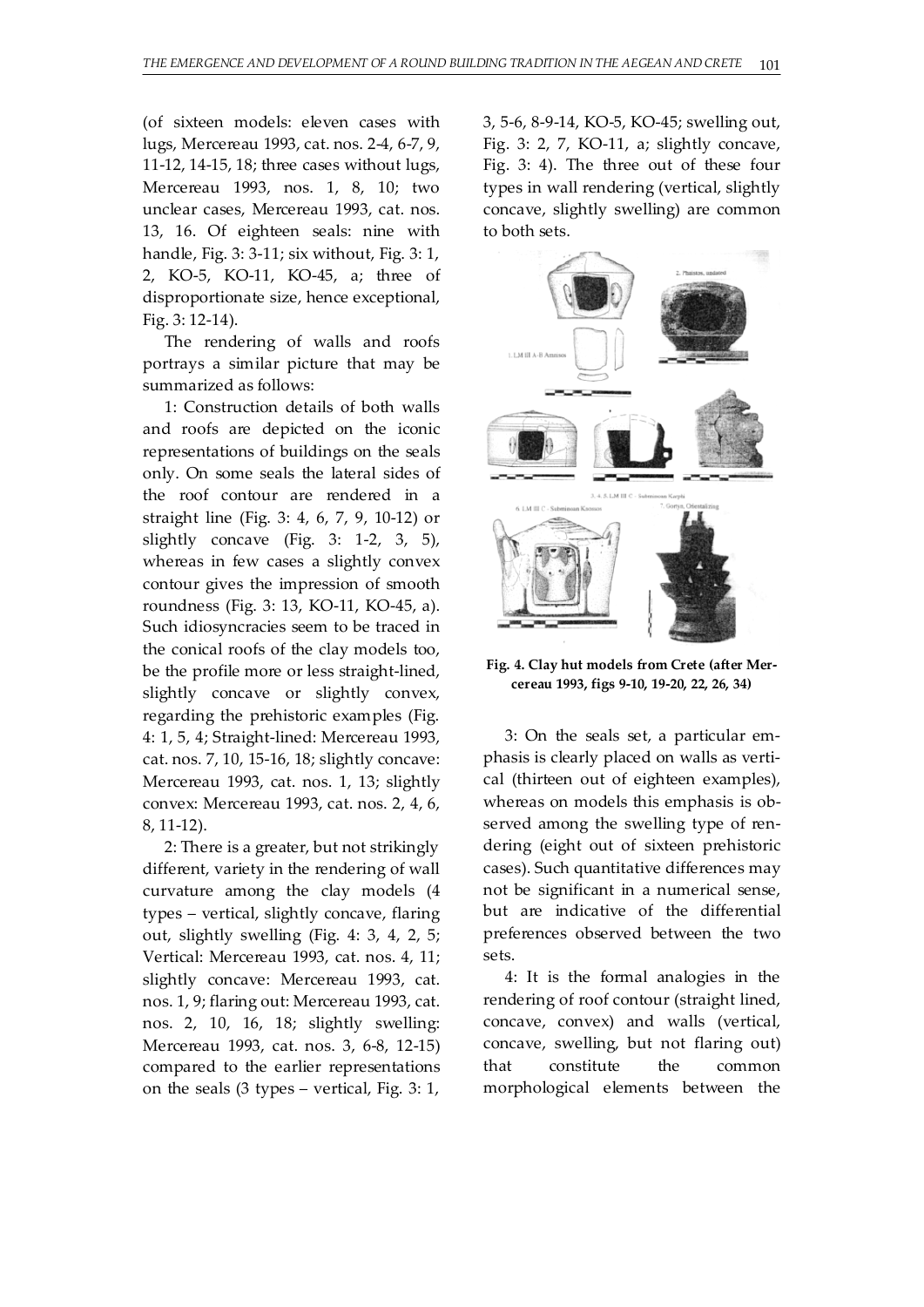set. 5: The greater typological variety in the wall rendering of the hut models (plus flaring out walls), the differential tendency to employ the swelling type of walls in models but the vertical in seals, and the consistent elimination of all depiction of means and manner of construction on models contrary to seals, are three aspects that constitute areas of divergence between these two chronologically and typologically distinct sets.

It then follows that the buildings represented on seals and the hut models exhibit clear and consistent formal affinities, regarding floor, wall and roof rendering.

That the aspects of divergence delineated in 1-5 above are either exhibited in clay models only (flaring out walls, emphasis on the swelling rendering of walls) or on seals only (construction details, emphasis on vertical walls) makes it difficult to accept that the iconography of the seals set a prototype for the modeling of the huts. Therefore, although each set of data is homogenous, the architectural referent in either may be found in neither, since no two buildings in either group are identical, varying instead, along certain concrete lines.

Since these typological features and analogies are generally shared by all cases from either set, it follows, in our view that the situation is best explained as adherence to a referent, which is commonly shared and so reproduced by resorting to concrete, recognizable images. In other words, the iconographic and the plastic rendering of these buildings point to the existence of a commonly recognized referent, whose reality needs to be independently confirmed, and so further sought, outside the realm on which its current archaeological inference is based.

Of course, the suggestion that the buildings on seals and the hut models reproduce tangible or typical architectural forms can be unequivocally proven only if the respective structures are archaeologically recorded (and satisfactorily published). Such direct archaeological documentation becomes even more difficult for the Aegean, considering that from the MN onwards these buildings are invariably recorded as perishable in superstructure and numerically few. It is for these reasons that we sought to confirm the inferred architectural reality in the tangible features and analogies of substantial (hence surviving) edifices of similar layout (admittedly not function) from palatial settlements, here outlined as Type 2a (Yiannouli 2006b, 43-45), and also in other relevant areas, such as in the iconic representations from the Minoan glyptic and the scripts, here outlined as Type 3 (cf. also discussion on the semantics of hut representation in Linear B, Yiannouli 2006b, 47-48). In sum, the fact that formal properties (also, iconography and context) are patterned but not technically exclusive to any particular means, matter or mode of representation, impinges, in our view, on the existence of a building frame that lies beyond each particular seal and model set (Yiannouli 2006b, 48-50).

Our finding regarding the tangible reality of a hitherto undetected building type in the iconography of Minoan architecture is thus hardly in dissonance with the proposed character of neopalatial glyptic, for "the inclusion of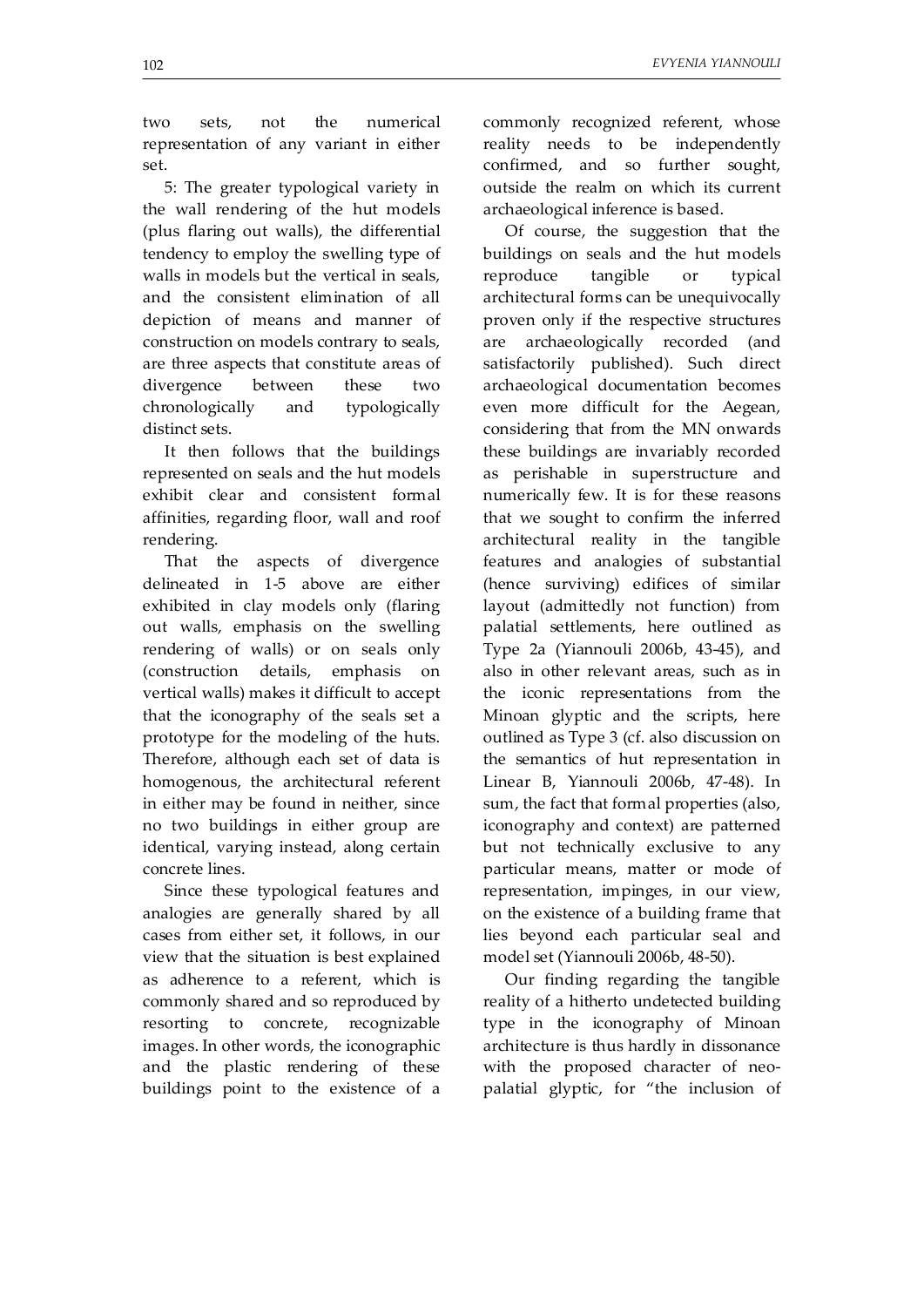architectural representations makes them site-specific, indicating a desire to pinpoint the locale of a particular activity", at least in the case of cult and ritual" (Krattenmaker 1995, 132). In fact, the close correspondence between architecture and models, or architecture and iconography, has been repeatedly and fruitfully explored (on the relation between architecture and models, Shoep 1994, Pelon 2001, Poursat 2001, 487-489; on architecture and iconography, Shaw 1978, Beyer 1987). "Représentations plus fidèles de la realité" is also inferred for the character of house models in the Aegean, the Balkans and Russia in the Neolithic and the Early Bronze Age in general (Marangou 1992, 180, 191), although the number of such finds and the range of use in the different periods and areas may differ (Marangou 1992, 202-3, 210-11, 235).

# **DISCUSSION: THE ARCHAEO-LOGICAL VERSUS THE HISTORI-CAL PICTURE IN THE LIGHT OF FUTURE RESEARCH**

A number of attestations based on the archaeological evidence will now be discussed in a survey of chronological order.

# *The Aegean Neolithic*

Non-submerged round buildings in Aegean settlements occur in the course of the 5th millennium B.C. They are found in few settlements as single instances or a group of similar structures among houses of different layout, mostly rectilinear. They generally rest on a stone socle, have perishable superstructure and typical domestic deposits. Occasionally, they are identified as posthouses. We suggested that FN Phaistos is the earliest instance of the above scheme on the island of Crete. However, this should be understood as a provisional statement given the possibility that the elliptical wall under the northeastern corner of the central court of the Knossian palace may belong to a round building (see earlier discussion on Neolithic Crete). The study of EN II architecture at Knossos would be of seminal importance in deciding about the apparent chronological priority of the emergence of round building at Phaistos; also, about the nature of the Knossian Neolithic itself and about the place of Crete in relation to the rest of the Aegean in the light of the previous discussion. In other words, deciding on the archaeological nature of the EN II evidence from Knossos would bear directly on the reconstruction of the architectural history of events in the Aegean during the 5th millennium. This, in turn, would confirm the current archaeological picture that the bulk of Neolithic and Early Bronze evidence consists of actual edifices rather than building representations and that the Greek mainland and the Aegean islands preserve a greater number of examples that are more widely distributed; but it may alter the impression that the Cretan evidence is as localized and chronologically posterior as hitherto estimated.

# *The Aegean Early Bronze Age*

1: Compared to the Neolithic, round houses abound in the Early Bronze Age, but still constitute a very small fraction of EB architecture. They occur individually or in groups in settlements with rectilinear houses, stand on a stone socle with perishable superstructure,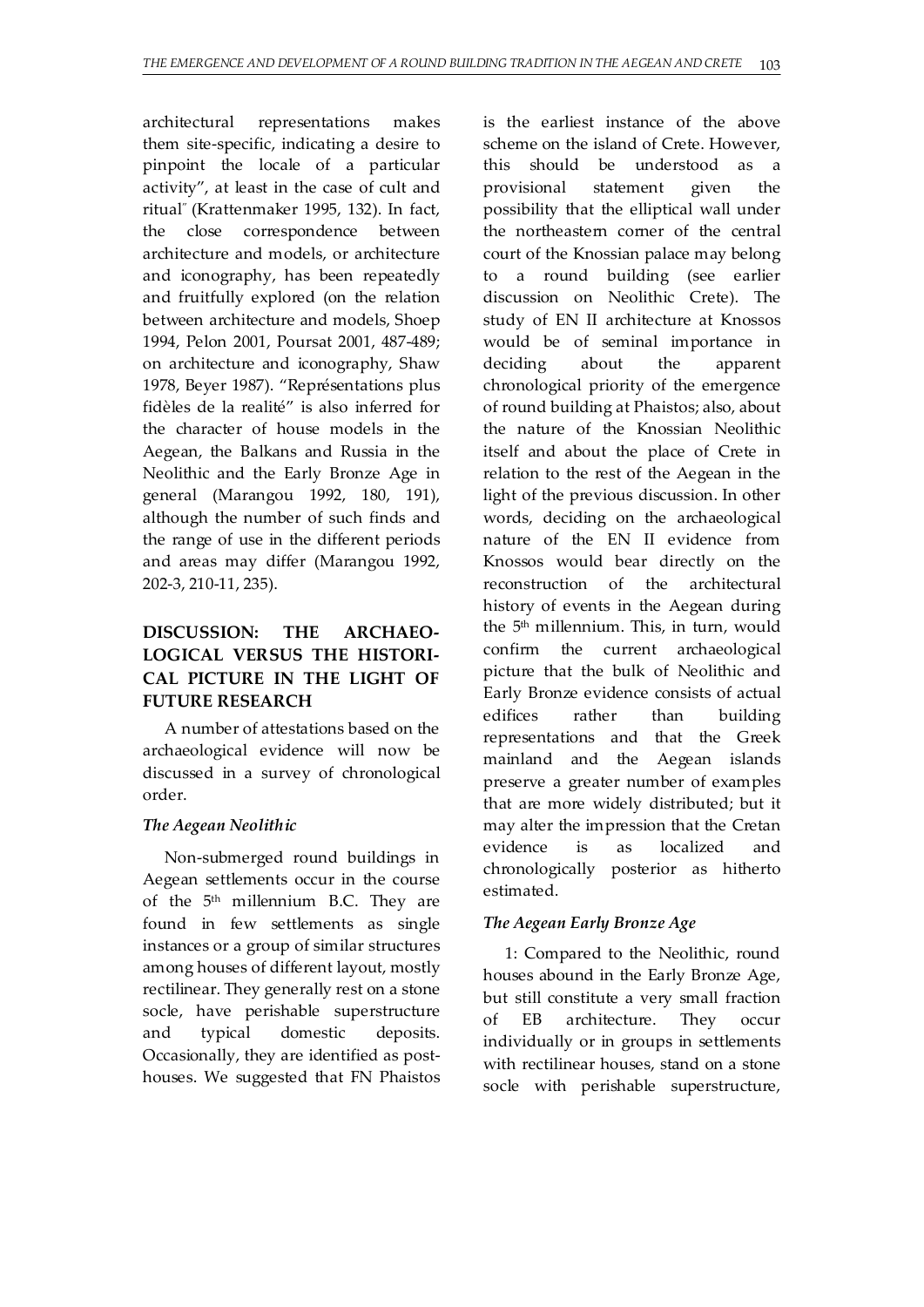have domestic deposits and are sometimes found in stratigraphic succession as in the Neolithic. Often built in generally larger dimensions, size differentiation among or even within settlements remains considerable.

Although no round houses have so far come to light from EM Crete, the EM I – IIA Lebena model reveals knowledge of this type. Its sepulchral context in the manner of the comparable EB Tiryns model indicates that models of round houses are recorded from the 3rd millennium in funerary contexts in both Crete and the mainland. The current archaeological picture, however, is not sufficiently studied in order to decide on the following:

a) Whether the lack of EM round houses corresponds to a historical reality (never existed) or to the current state of archaeological knowledge (not yet recorded or discovered). The latter is not unrealistic in view of the apparent scarcity of this type in Crete as well as its perishable nature in general.

b) Whether the lack of EM round houses is to be expected, because it relates to the particulars of the Cretan settlement occupation pattern. On the one hand, round houses, especially as our stage (iii) type of incipient settlement indication in the stereo of sites, should largely correspond to the FN/EMI horizon in Crete, when a considerable new settlement foundation occurs (recent summary with earlier arguments by Hood, Vagnetti and Warren in Nowicki 2006). On the other hand, it is as plausible to maintain that the discussion understandably centers on the sites of Knossos and Phaistos, despite our poor state of comprehension of the relevant evidence. Incipient occupation traces typical for the Aegean,

be they in the form of pits/bothroi (Aceramic Knossos) or round building (Knossos?, Phaistos), are reasonably confined within these sites, on account of establishing the two major cum oldest uninterrupted sequences from the Aceramic and the FN, respectively, on the island of Crete. The role of Knossos and Phaistos in refining the cultural content of "incipience" becomes thus paramount.

c) Whether it is significant that the modeling of round buildings, as indicated by the Lebena and the Tiryns models, postdates the modeling of other house types in Aegean prehistory.

d) Whether the Lebena and the Tiryns models portray a semantic shift, whereby the domestic character of round buildings is now transferred from settlement to funerary contexts. This bears directly on the discussion regarding the origin of the Minoan tholoi. The association of the Lebena model with the homonymous tholos may encapsulate such a transposition, particularly in view that an analogous shift of assimilation could be envisaged for the other major "house-tomb" category on the island of Crete (Soles 1992).

e) Whether the use of models of round houses in the funerary contexts of the Early Bronze Age and the construction of substantial round edifices in the settlements of the Early Bronze Age indicate a process of reorganizing the cultural semantics of round buildings in the communities of the Aegean in the 3<sup>rd</sup> millennium B.C.

2: The employment of the round shape for buildings of much larger dimensions constitutes nevertheless the most striking development in the Early Bronze settlements. These buildings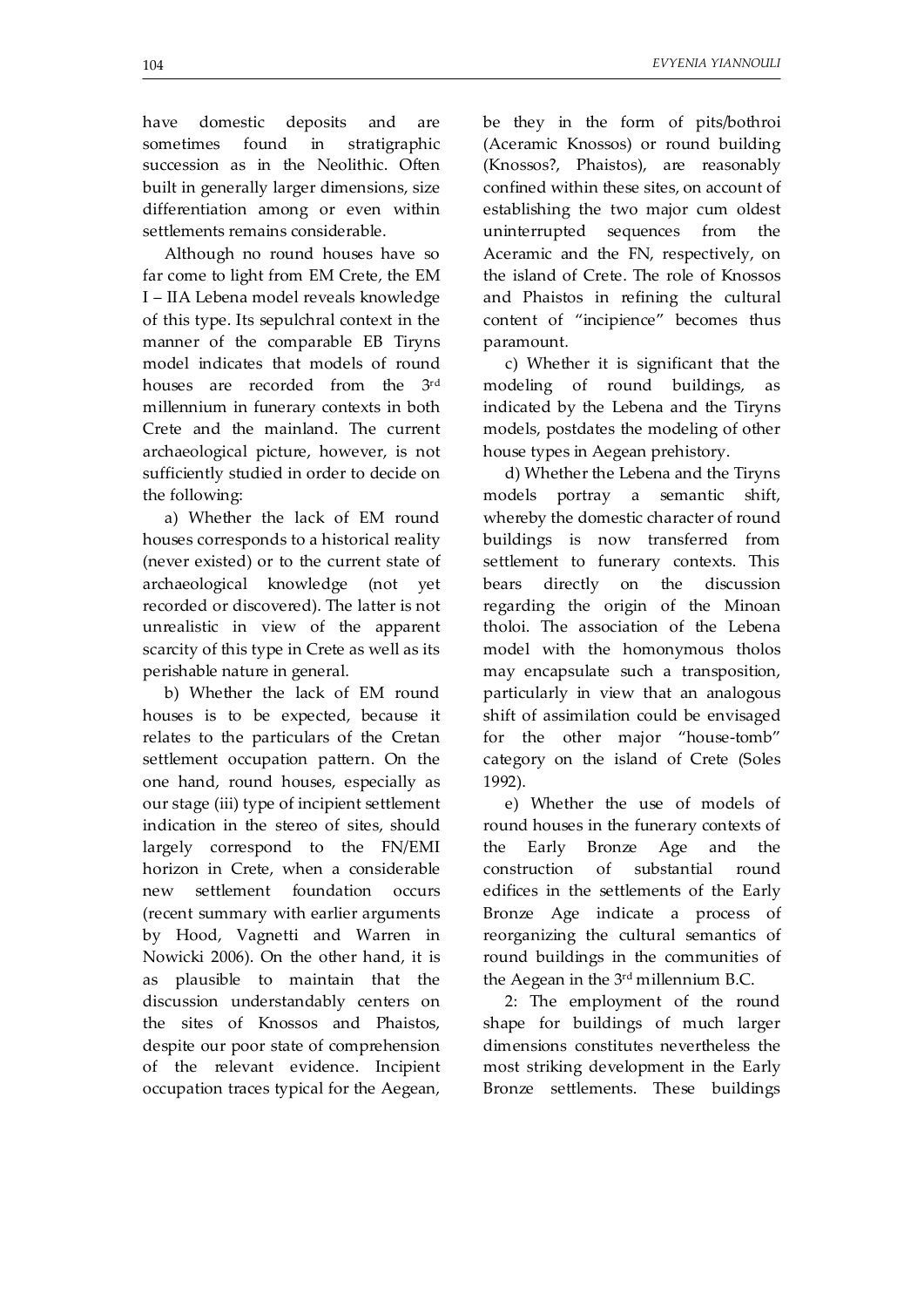have not been identified as houses narrowly speaking, nor have they been attributed with a known function (except for Tiryns), in either Crete and in the mainland. The phenomenon is attested in the 3rd millennium in both areas, the Cretan examples postdating the earliest known mainland cases (Eutresis B, Tiryns, Voidokoilia, Prepalatial Phaistos, the elusive Hypogaeum at Knossos).

Their morphology, use and character are essentially unknown. They also occur as single instances in settlements with smaller, rectilinear houses. A comparative examination of their architectural form (walls, roofs, floors, doors, columnar elements, wall widths, diameters, ground / basement level, construction materials), contents and settlement context (stratigraphy, chronology, inter- and intra-site correlations) are necessary for a historical understanding of their nature.

#### *Palatial Crete*

This sort of study is particularly imperative for Minoan Crete. The current archaeological picture of scarce and chronologically posterior Cretan round buildings contrasts sharply with the nature of the available evidence in palatial times. The bulk of this evidence is indirect in the form of building representations on neopalatial seals and postpalatial models of clay huts. Our examination of co-occurring features and architectural analogies in these iconic representations, along with their respective contexts over a long time span, led us to define a distinct typological genre that, in our view, reproduced tangible or typical architectural forms. We discerned buildings of wooden frame and clay structure as well as variant types (pile hut, hut in the centre of tripartite arrangement, semi-subterranean hut); also the representation of a vessel type in the form of hut with handle. The inferred realities (actual buildings or building type, pottery type) were corroborated by relevant analogies observed in related categories of archaeological evidence:

1) Formal architectural properties (Yiannouli 2006b, 43-45).

2) The ideographic character of the scripts (Fig. 5e).

3) The iconography of seals (Yiannouli 2006b, 45-46).



**Fig. 5. Hut representations. a: Ideograms from Crete and Thera (after Evans 1921a, fig. 477.S52 and p. 639)). B: Model on protopalatial seal (after CMS 112, no 315d. c: The EB Tiryns clay model (after Müller 1938, Taf. XXXXII.1). d: The EM I-IIA Lebena model (after Alexiou and Warren 2004, fig. 32.512. e: The Linear B hut ideogram in the G-series (after Chadwick 1973, fig. 10)** 

These attestations address the following areas for consideration:

a) It appears that round building representation is largely in vogue in Minoan Crete rather than elsewhere in the Aegean. The relevant iconography depicts details of superstructure that do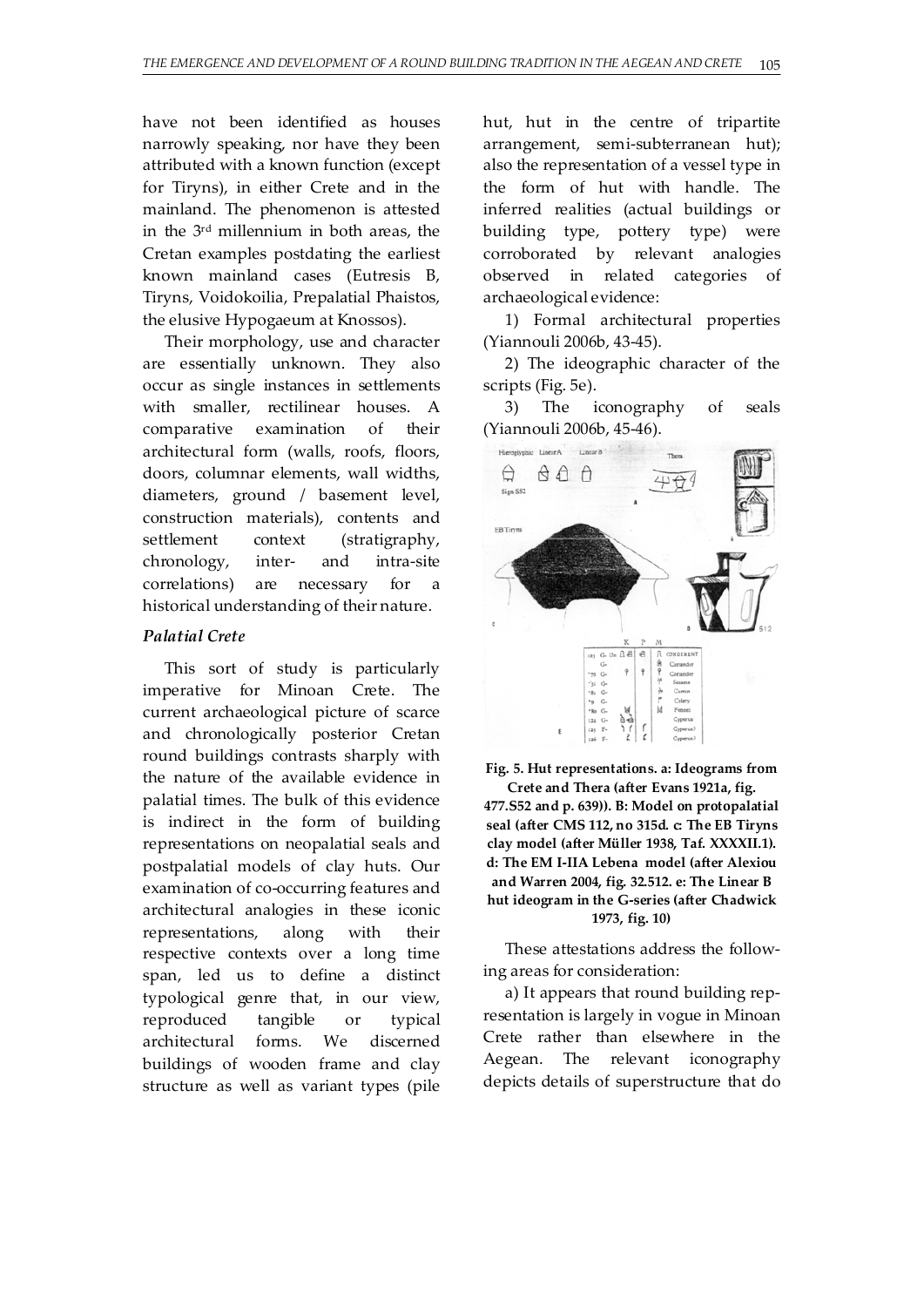not survive archaeologically, except indirectly in the muddle of matter in excavation trenches.

b) It appears that clay or rubble superstructure on a stone socle, as opposed to a wooden frame of construction, is by far the sort of type encountered in excavation. Such analogy is not evidenced in the available (or published) data for Minoan building representation. It may be argued that the preference for a wooden as opposed to a clay/rubble type of structure is largely a neopalatial, as opposed to a post-palatial custom. This sort of distinction, although archaeologically apparent, may not sufficiently convey historical reality. It is instructive that the LC I "bee-hive" fragment from Akrotiri on Thera, dated to the horizon that falls within the palatial orbit of Crete, is similar to the Minoan post-palatial hut models. On the other hand, the hieroglyphic sign of "hut on piles" preserved in both Linear A and B (Evans 1921a, fig. 477.S52) is engraved on the rim of a vase with part of a Linear A inscription, also from Thera (Evans 1921a, 637, n.2. Fig. 5: a). The ideographic character of the earlier script retained through Linear A and B and the Thera evidence reinforce the possibility that actual huts (or even clay hut models or vessels) could have existed on Crete or elsewhere, at different horizons, in the manner that is attested on a protopalatial steatite prism seal (Fig. 5: b). The EB Levina and Tiryns models indicate, inter alia, that quantitative differences, although apparent, may not sufficiently capture the historical subtleties of localized trends (Fig. 5: c, d).

(c) It appears that it is within palatial Crete that this house type acquires clearly recognised and systematic associations with the "sacred".

Analogies between the hut ideograms and the talismanic seals are echoed in the architecture of Malia House E; they relate to the world of "flora" or "earth" and the "chthonic" in particular, as evidenced in the context of the hut ideogram in the three scripts as well as in the talismanic iconography, Yiannouli 2006b, 44-47). Furthermore, the inscriptional associations of the Linear B 123-4 hut sign (Chadwick 1973, 50-224- 231; Fig. 5:e) point to the most tangible reality of palatial industry, in which a hut-like entity generally associated with flora is involved, although it is unclear whether it should be understood in the form of hut-like vessels for measuring specific produce, or in the form of actual huts, such as the one inferred for Malia House E, or for both (Yiannouli 2006b, 44-46, 47).

#### *Mycenaean Crete*

The combined testimony of Linear B and the hut models in particular testify to the survival of the scheme "hut/floraearth/the sacred" into Mycenaean and probably post-Mycenaean Crete. The combination of hut model and female divinity is, according to scholars, a LM IIIB or IIIC innovation (Hägg 1990, 8-10; Gesell 1985, 52-3) or a LM III Creto-Mycenaean hybrid, where the female "image was simply a revamped iconography for an old Minoan goddess" (Mercereau 1993, 15). In our view, the elements of ground/earth, its produce and perishable nature, the presence of a female divinity and the round building tradition may now be understood as an eclectic palimpsest combining older semantic strands into the symbolic vocabulary of LM III Crete (Fig. 4: 6). In other words, the clay hut models emerge as ground that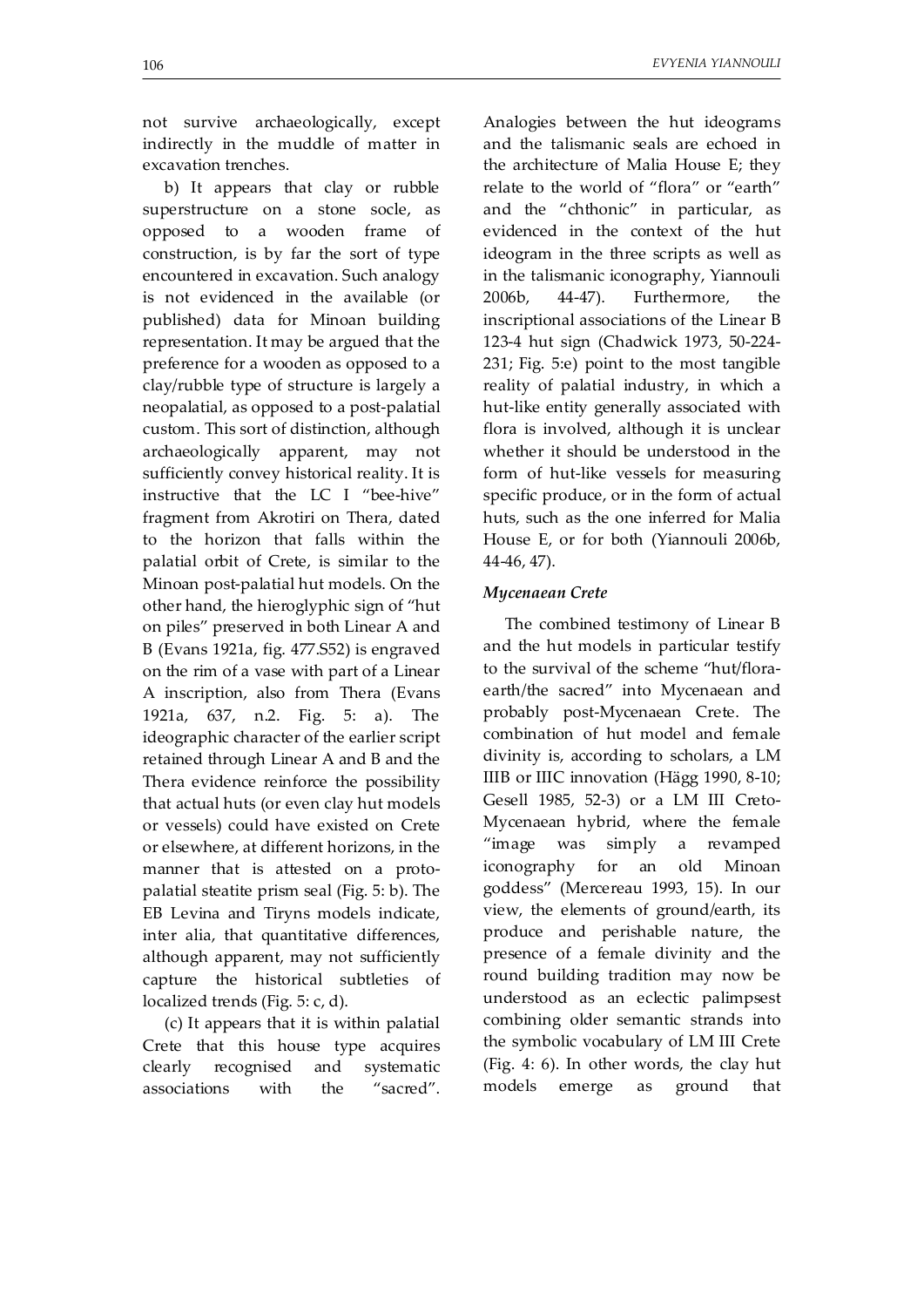particularly Minoan customs (chthonic symbolism, female goddess) and the Minoan adaptation of an older Aegean form (round building) become symbolically manifest during LM III. One may further add that the most Mycenaean aspect of the LM III hut models is neither the Minoan goddess nor the employment of the round shape for the abode of the "sacred". Both had already been espoused by palatial Crete, although the particular combination of clay hut model and female goddess is archaeologically evidenced in LM III. Rather, it is the profusion of hut models in domestic assemblages that constitutes an apparently un-Minoan aspect, reiterating instead the older Aegean (N-EB) strand; namely the typical (or is it by now archetypical) space of *domus* in the form of the simple round house in its earlier settlement contexts. The need for such a "household shrine", according to Hägg, could be well served by the LM III model production industry at Gouves (Vallianou 1997, pl. CXLI).

#### **CONCLUDING REMARKS**

The preceding discussion outlines areas of research pertinent to the general character of the Aegean evidence.

The word tradition has been used in order to convey something, which persists in a patterned way over a long period of time and/or in a broad geographical area. Recurring elements relating to architecture, stratigraphy, settlement context, chronology, iconography and associations indicate the intentional aspect of their materialization rather than the contingent character of this material, for which the term trend might have been more appropriate. Furthermore, the fact that patterned elements may be diversified locally indicates that the inferred tradition, or its patterned imprint, is not predictable or homogeneous, but alive and so assimilated according to a local idiom, hence the regional differences encountered even within culturally compact spheres, such as the Aegean. Admittedly, the historical content of any tradition is only partially understood, if aspects of use, context and meaning of individual cases are not touched upon in the detail they deserve. A generic sense of context, as in domestic or funerary, employed here is a methodological compromise on account of the considerable chronological and geographic span of the data examined. A detailed account on use, context and meaning carries the most decisive aspects of the semantic purport of this type of architecture. We already had the chance to observe that even when discussing elements of the same order, as in pits or even rubbish-pits, the difference in the structure of their contents is not conveyed by function in a generic sense; consequently, we considered this body of data as essentially unknown but fundamental for the understanding of pithouse architecture within the Aegean sequence (Yiannouli 2006a, 30-31). Similarly, although the huts of, say Phaistos and Perachora, contain domestic types of deposits, the structural differences of these deposits are considerable and so necessary to investigate. However, this can be reached upon through a detailed examination of individual sites, rather than their common properties on a regional scale, which is the subject matter here. Given that this type of architecture constitutes a very neglected, if not avoided, body of data in the Aegean, I embarked on a general discussion of morphology, stratigraphy, chronology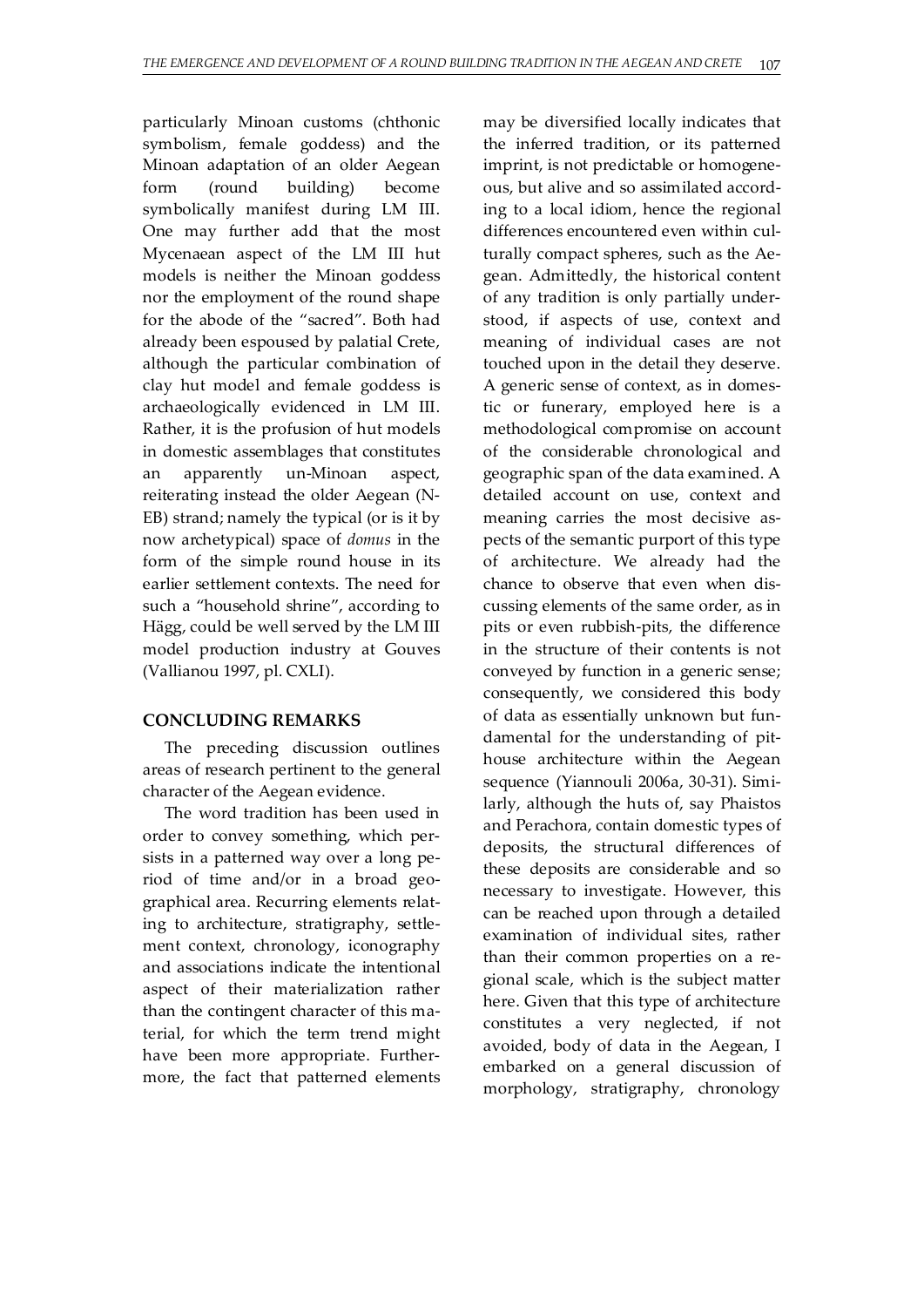and context, because they, too, are bearers of historical semantics against which the evidence from individual sites should certainly be assessed. Individual site characteristics and common features provide complementary aspects of this discussion. They need not be mutually exclusive, although their juxtaposition may reveal significant differences. That is why it is important to resort to both. In fact, the interpretation of individual cases may not eschew, I believe, the historical implications addressed in the conspectus of research topics outlined under *Discussion*.

On the one hand, the archaeological record supports the general proposition that the simplest form of architectural structure persists in different manners and contexts throughout Aegean prehistory. The affinities outlined illuminate, by way of paradox, the poor survival record of the perishable round building in Aegean settlements. A general, internal cohesion characterizes the different geographical and chronological groupings (Neolithic and Early Bronze actual buildings from settlements; the MMIII-LMI talismanic seal iconography; the post-palatial hut models). This cohesion is foremost typological in the sense of systematically occurring formal analogies. Depending on the category of evidence, it is also manifested in stratigraphy and contents (Neolithic and Early Bronze buildings from settlements), context and iconography (the Minoan evidence).

On the other hand, the general contextual associations of this particular type in culturally compact spheres indicate a process of semantic adaptation that is varying and local rather than arbitrary and incidental. The systematic study of round building morphology

within the trajectory of contextual transformations may reveal the historical purport of a general building shape. Questions of prototype or origin and relations of formal affinities apply, in our view, to the simple, perishable type as much as to the essentially unknown 3rd millennium substantial versions.

This seems to be particularly apposite for the data of prehistoric Crete. For it is the Minoan evidence, par excellence, implying that similarity of architectural form, even in the broadest "domestic" sense, does not preempt similarity of context, use or specific significance (cf. the existence of architectural types and variants and the different contexts: settlement / burial / scriptural).

Affinities of shape, seemingly cutting across aspects of use, context and date, nevertheless pose novel issues and questions. What is the range of formal variation and functional differentiation of these structures? Is functional differentiation in settlements an attribute of the Minoan society? What exactly does "domestic" entail beyond its location in settlement, particularly if it does not concern, on certain occasions, houses? Is a house form eventually retained for other functions in a settlement, when, and why? Is a tradition of architectural form connected with a special group of builders or users? Why should a cistern be round in a neopalatial settlement, given the wide range of variation in Aegean cistern morphology (Belli 1996)? The affinities between actual buildings, icons and models of buildings, scripts, language associations and iconography are too many to be considered fortuitous.

The trajectory of architectural morphology, contents and context of a general building shape calls for further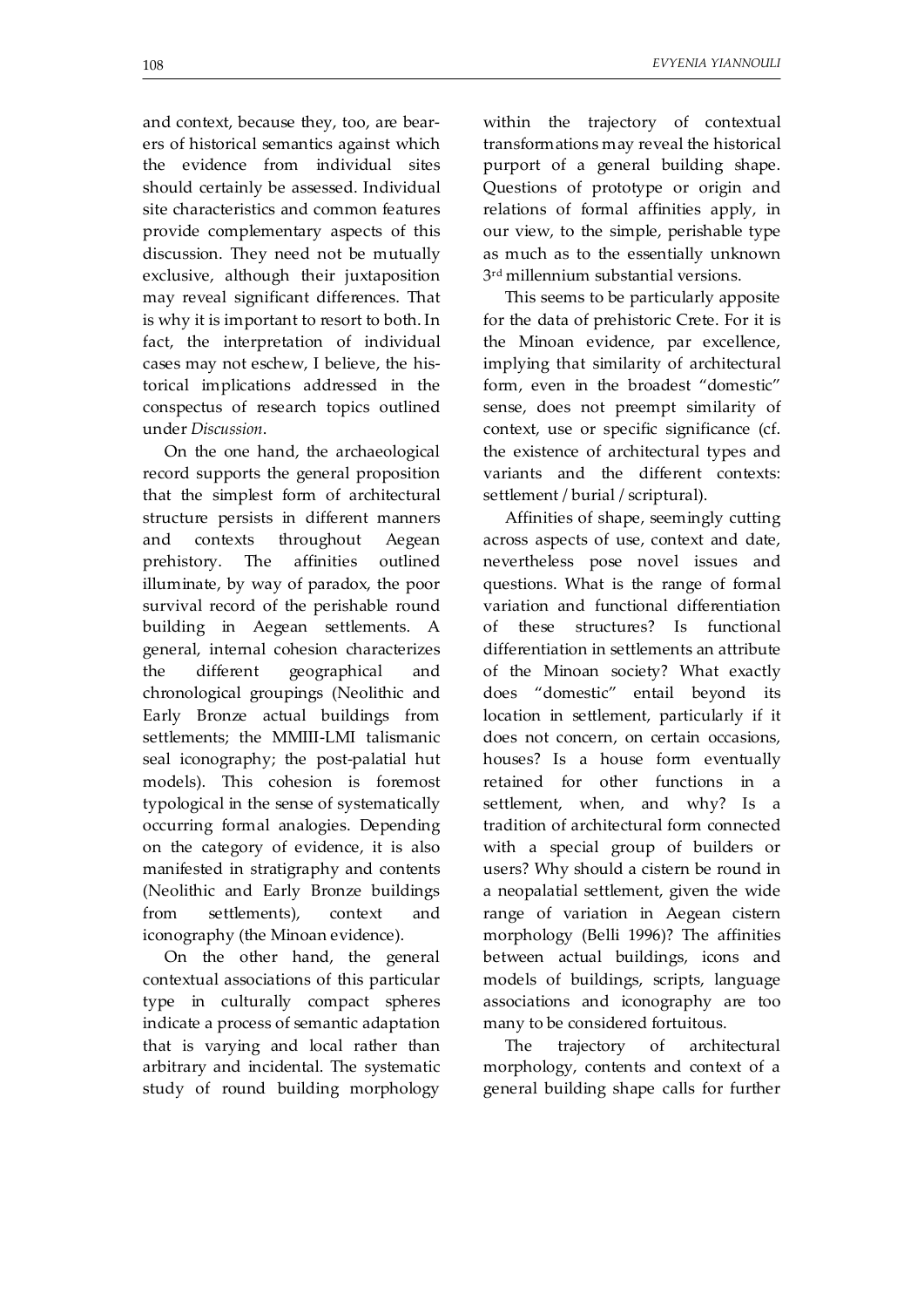investigation along two lines: the adoption of a particular form and the adaptation of its cultural semantics through broadly-shared and locally evidenced characteristics, in the manner that the EB Aegean and Cretan communities variously converge and diverge. This typological trajectory is further useful as an essay on the sort of historical issues emanating from the treatment of the archaeological record, in the manner outlined in the foregoing Discussion. Furthermore, it provides grounds to reason as to whether the Aegean evidence may or may not constitute a viable cultural analogue compared to other parts of the world. It

also forms the necessary background against which a systematic examination of context, use and cultural semantics of individual sites or regions may now be advanced. For the foregoing account tried to define aspects deriving from the interrelations among type, stratigraphy, chronology and context in an effort to define certain historical components pertinent to the Aegean data. These are as seminal, in our view, for the reconstruction of the cultural semantics of individual cases as their intra-site characteristics and associations that formulate separate areas for future research.

#### **ACKNOWLEDGEMENT**

I am indebted to two anonymous reviewers for a very systematic, thorough and in depth reading of this paper. I gratefully acknowledge the fact that their observations and comments helped me restructure certain parts of my argument and also expand it beyond settlement data in a narrow sense.

#### **REFERENCES**

- Alexiou, S. and Warren, P. (2004) *The Early Minoan tombs of Lebena, southern Crete*, S.I.M.A. XXX, Sävedalen.
- Aurenche, O. (1981) *La maison orientale, L'architecture du proche-orient ancien des origines au milieu du quatrième millènnaire*, Paris.
- Aurenche, O. and Kozlowski, K. (1999). *La naissance du Néolithique au Proche Orient ou le Paradis perdu*, Paris.
- Avgerinou, P. (1997) The settlement at Myrina: A preliminary assessment. In *Poliochni and the Early Bronze Age in the Aegean*, C. Doumas and La Rossa V. (eds), Scuola Italiana di Atene, Athens (in Greek).
- Belli, P. (1996) Architetture per le aque nel mondo Egeo ed in quello Ittita. In *Atti e memorie del secondo congresso internationale de micenologia*, de Miro, E. Godart, L et A. Sacconi (eds*),* Roma-Napoli 14-20 ottobre 1991, Gruppo Editoriale Internationale, Roma.
- Belli, P. (1999) The «early Hypogaeum» at Knossos: some hints for future investigations. *Aegeum* vol. 20, 25-31.
- Belli, P. (2003) On measuring tholoi in the Aegean Bronze Age. *Aegeum* vol. 24, 403-409.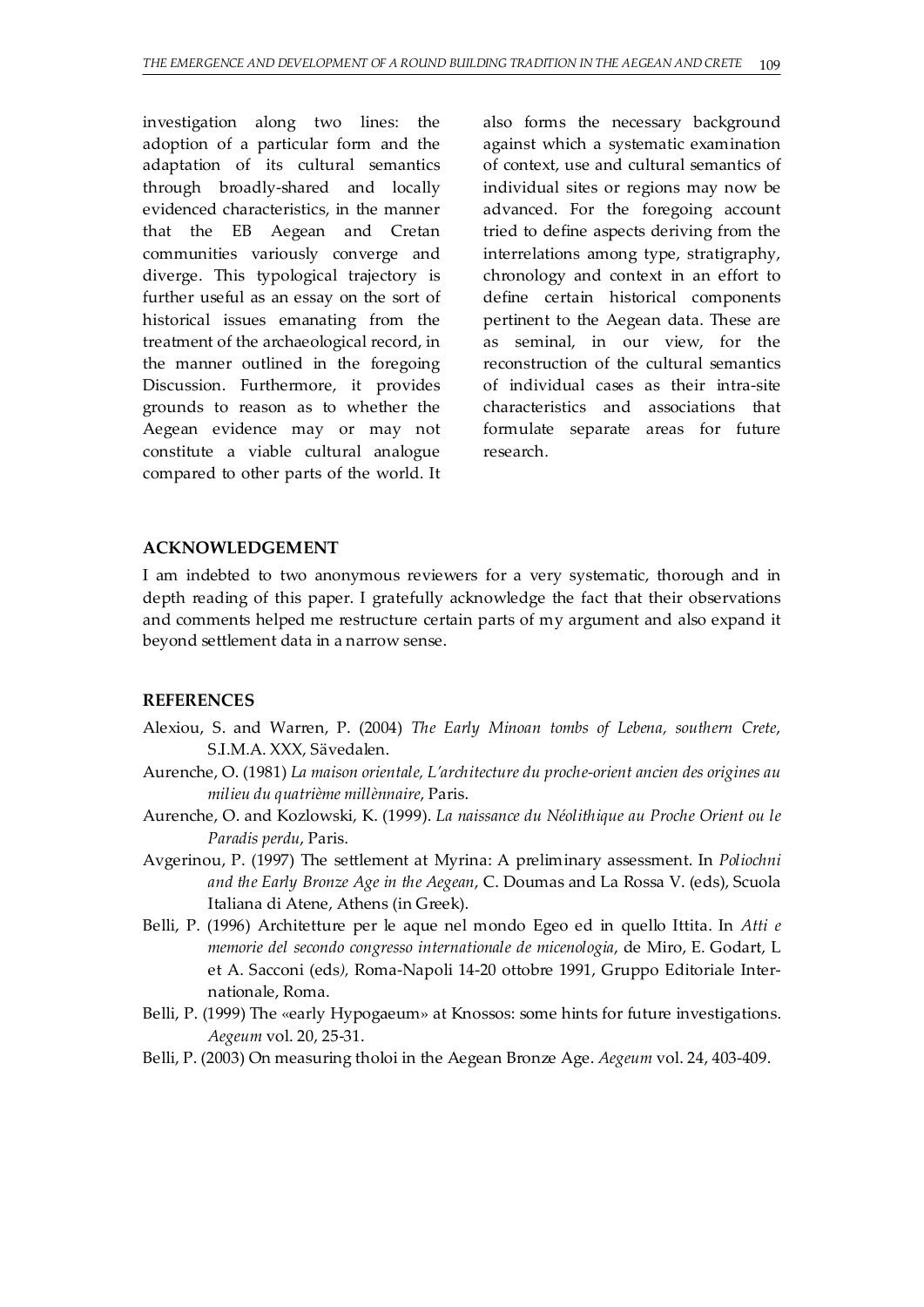- Benzi, M. (2001) Il periodo prepalaziale a Festòs: Una recognizione preliminare. *I cento anni dello scave di Festòs*, Roma 13-4 Dicembre 2000, Academia Nazionale dei Lincei, Roma.
- Bernabò-Brea, L (1964) *Poliochni* I, «L'Erma» di Bretschneider, Roma.
- Beyer, I. (1987) Der palasttempel von Phaistos. In *The function of the Minoan palaces*, Hägg, R. and Marinatos, N. (eds), S.I.M.A. XXXV, Stockholm.
- Blegen, C. (1928) *Zygouries. A prehistoric settlement in the valley of Cleonae*, Harvard University Press, Cambridge.
- Blegen, C. (1973) *The palace of Nestor at Pylos in Western Messenia*, University of Cincinnati, Princeton.
- Bulle, H. (1907) *Orchomenos I: Die älteren Ansiedlungsschichten*, Abhandlungen der Bayerishen Akademie der Wissenschaften, München.
- Cadogan, G. (1992) Myrtos-Pyrgos. In Myers, J. and E. and Cadogan, G. (eds) *The aerial atlas of ancient Crete*, Los Angeles.
- Caskey, J. and E. (1960) The earliest settlement at Eutresis supplementary excavations, 1958. *Hesperia* vol. 29, 126-167.
- Chadwick, J. (1973) *Documents in Mycenaean Greek*, Cambridge University Press, Cambridge.
- Chourmouziades, G. (1979) *Neolithic Dimini*, Research Society for Thessaly, Volos (in Greek).
- Chrysostomou, P. (1996) Neolithic settlement in the north coastal zone of the Thermaic Gulf in the area of Yannitsa. *Archaeological Works in Macedonia and Thrace* vol. 10Α, 159-172 (in Greek).
- Chrysostomou, P. (2001) New evidence from the Neolithic Period at Yannitsa, an unknown prehistoric script. *Archaeological Works in Macedonia and Thrace* vol. 15, 489-500 (in Greek).
- Chrysostomou, P. and Chrysostomou P. (1990) Neolithic research at Yannitsa and in the greater area. *Archaeological Works in Macedonia and Thrace* vol. 4, 169-186 (in Greek).
- Damiani Intelicato, S. and Chighine,M. (1984) A new kouloura at Phaistos. *AJA* vol. 88, 229-230.
- Da Silva, T. and Soares, J. (1982) Des structures d'habitat du Néolithique ancien au Portugal. In *Le Néolithique ancien Mediterraneen*, Actes du Colloque International de Prehistoir Montpellier 1981, Languedoc, 17-28.
- Doumas, C. (1988) A prehistoric bee-hive (?) from Thera. *Technology*, vol. 1988 No 2, 21- 22.
- Dova, A. (1997) Myrina on Lemnos: The earlier phases of the prehistoric settlement. In *Poliochni and the Early Bronze Age in the Aegean*, C. Doumas and La Rossa V. (eds), Scuola Italiana di Atene, Αthens (in Greek).
- Efstratiou, N. (1985) *Agios Petros: A Neolithic site in the Northern Sporades. Aegean relationships during the Neolithic in the 5th millennium*, BAR International Series 241, Oxford.
- Efstratiou, N. Karetsou A. Banou, E. and Margomenou, D. (2004) The Neolithic settlement of Knossos: new light on and old picture. In Cadogan, G. Hatzaki, E. and Vasilakis, Α. (eds) *Knossos: Palace, city, state*, B.S.A. Studies 12, London.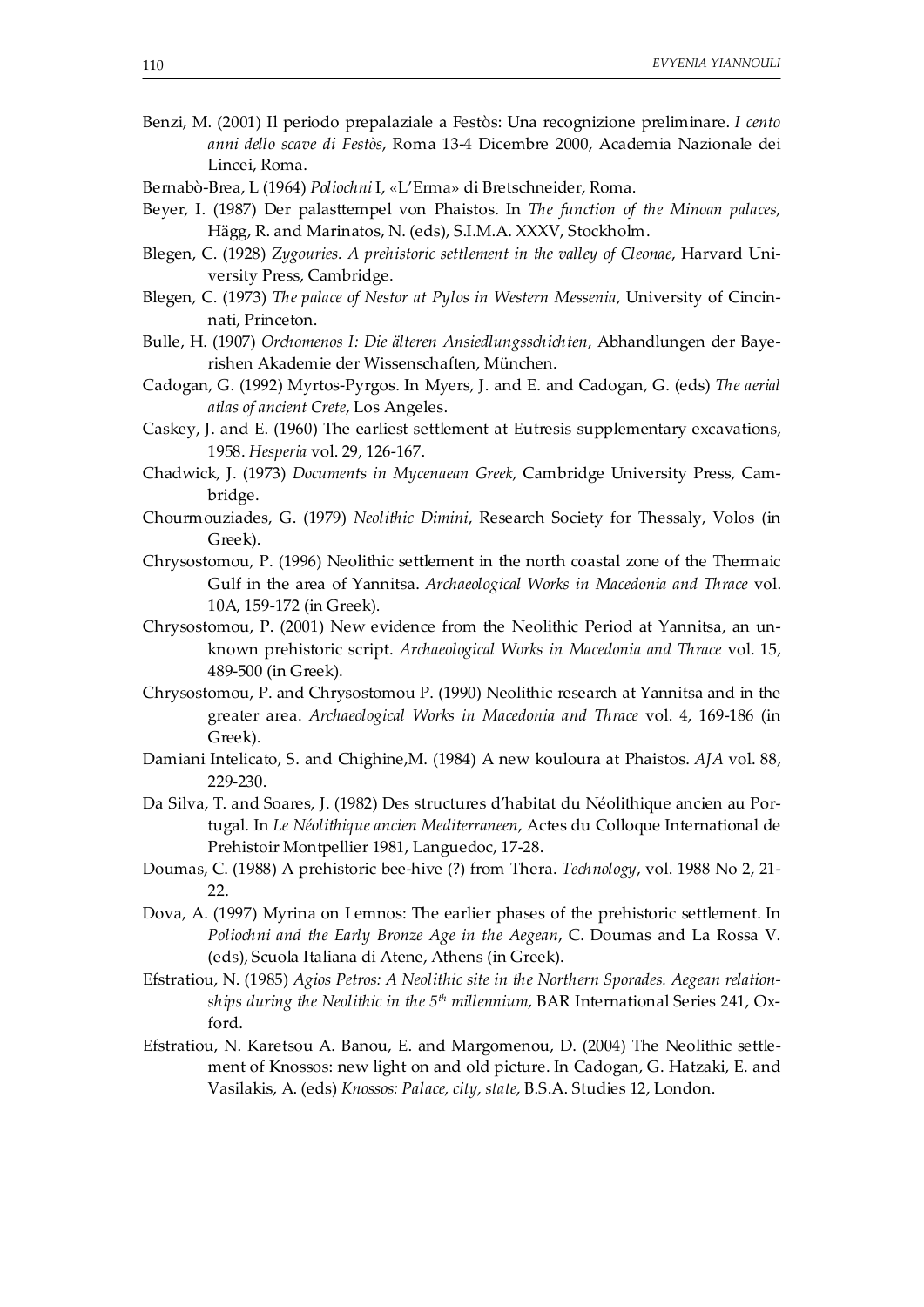- Evans, A. (1921) *The palace of Minos at Knossos*, vol. I1, Macmillan, London.
- Evans, A. (1921a). *The palace of Minos at Knossos*, vol. I3, Macmillan, London.
- Evans, J. (1971) Neolithic Knossos, the growth of a settlement. *PPS* vol. 37, 95-117.
- Evans, J. and Renfrew, C. (1968) *Excavations at Saliagos near Antiparos*, BSA Suppl. 5, London.
- Flannery, K. (2002) The origins of the village revisited: from nuclear to extended households. *American Antiquity* vol. 67(3), 417-433.
- Fossey, J. (1969) The prehistoric settlement by lake Vouliagmeni, Perachora. *BSA* vol. 64, 53-69.
- Fossey, M and J. Morin 1986. Excavation of the prehistoric settlement by Lake Vouliagmeni, Perachora. In *Proceedings of the B' Research Conference on Corinthia*, Loutraki 25-27 May 1984, Society for Peloponnesian Studies, Athens (in Greek).
- Gesell, G. (1985) *Town, palace and house cult in Minoan Crete*, S.I.M.A. LXVII, Göteborg.
- Frödin, O. and Persson, Α. (1938) *Asine, results of the Swedish excavations 1922-1930*, Generalstabens litografiska anstalts förlag, Stockholm.
- Hägg, R. (1990) The Cretan hut-models. *Opuscula Atheniensia* vol. XVIII, Νο 6, 95-107.
- Karamitrou-Mendeside, G. (1989) Excavations at Aιani, 1989. *Archaeological Works in Macedonia and Thrace* vol. 3, 45-47 (in Greek).
- Karamitrou-Mendeside, G. (1993) Αncient Aiani. In *E' International Conference for Ancient Macedonia*, vol. V1, The Aimos Peninsula Research Foundation, Thessalonike (in Greek).
- Kilian, K. (1986) The circular building at Tiryns. In *Early Helladic architecture and urbanization,* Hägg, R. and Konsola, D. (eds), SIMA, vol. LXXVI, Göteborg.
- Koukouli-Chrysanthaki, C. Aslanis, I. Konstantopoulou, F. and Valla, M. (1995). Excavation of the prehistoric settlement at Promachonas- Topolniça, 1995 season. *Archaeological Works in Macedonia and Thrace* vol. 9, 435-440 (in Greek).
- Korres, G. (1981), Excavations at Voidokoila. *Praktika*, vol. 1981, 194-240.
- Korres, G. (1990) Excavations in the region of Pylos. In *EΥΜΟΥΣΙΑ: Ceramic and iconographic studies in honour of Alexander Cambitoglou*, Descoeudres, J.-P. (ed.), Mediterranean Archaeology Suppl. 1, Sydney.
- Krattenmaker, K. (1995) Architecture in glyptic cult scenes: The Minoan examples. *CMS* vol. 5, 117-133.
- Krzyszkowska, O. (2005) *Aegean seals, an Introduction*, Institute of Classical Studies, London.
- Kyrieleis, H. (1990) Neue Ausgrabungen in Olympia. *AntW* vol. 21, 177-188.
- Levi, D. (1976*) Festòs e la civiltà minoica* I, Edizioni dell'Ateneo, Roma.
- Marangou, C. (1992) *ΕΙΔΩΛΙΑ. Figurines et miniatures du Néolithique Récent et du Bronze Ancien en Grèce*, B.A.R. International Series 576, Oxford.
- Marinatos, S. (1946) Greniers de l'Helladique ancien. *BCH* vol. 70, 337-351.
- Mavriyannaki, C. (1972) Modellini fittili di costruzioni circolari della Creta minoica. *SMEA* vol. 15 (Incunabula Graeca 55), 151-170.
- Mersereau, R. (1993) Cretan cylindrical models. *AJA* vol. 97, 1-47.
- Momigliano, N. (1991) MM IA pottery from Evans's excavations at Knossos: a reassessment. *BSA* vol. 86, 150-271.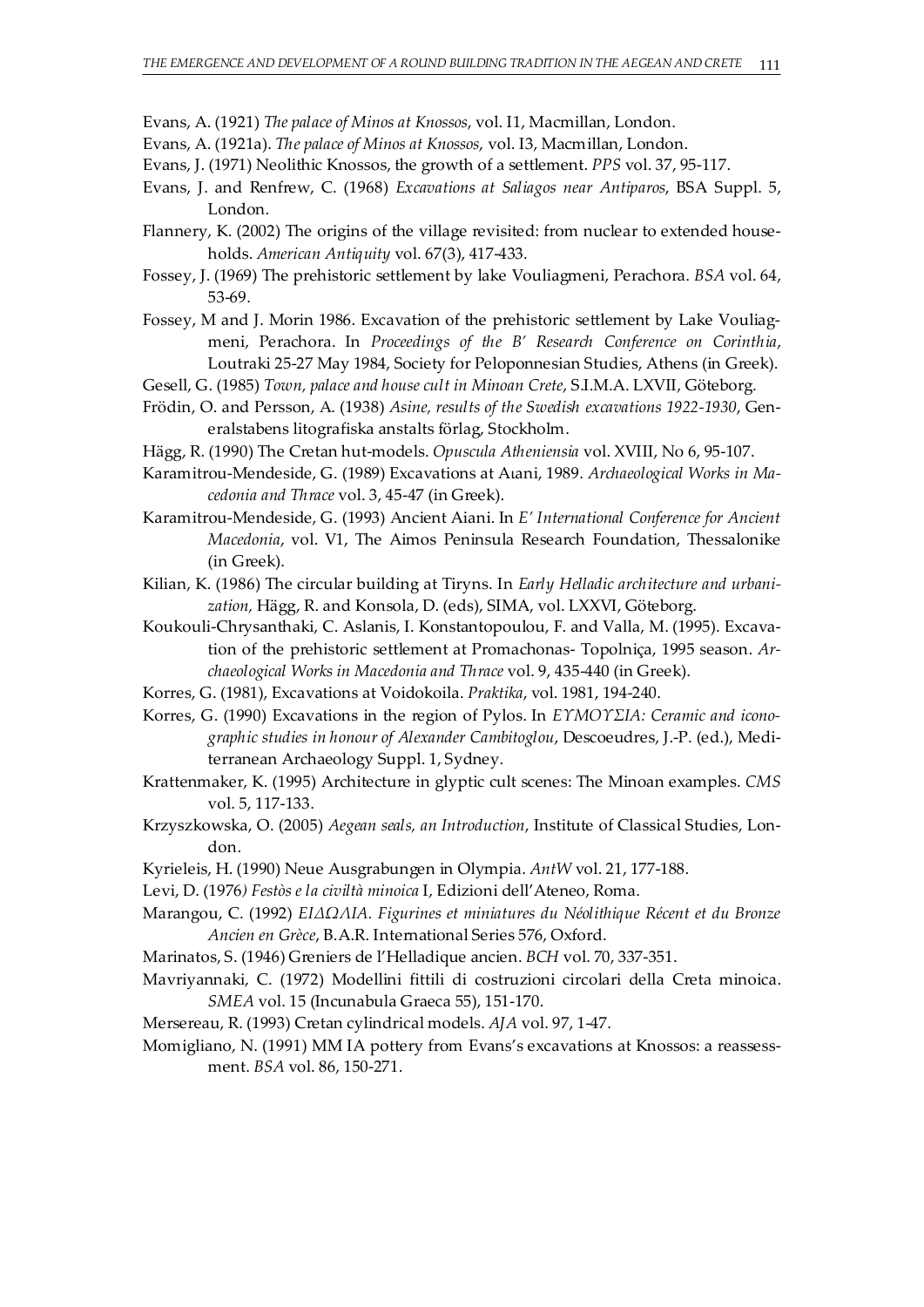- Müller, K. (1930) *Tiryns* III*: Die Architektur der Burg und des Palastes*, Dr. Benno Filser Verlag, Augsburg.
- Müller, K. (1938) *Tiryns* IV, F. Bruckmann Verlag, München.
- Nowicki, C. (2006) New evidence for the Final Neolithic in Crete. In *Proceedings of the 9th Cretological Congress*, Vol. A1. Herakleion, Society of Cretan Studies, Herakleion, 253-262.
- Onassoglou, A. (1985) *Die "talismanischen" Siegel*. (CMS Beiheft 2), Gebr. Mann Verlag, Berlin.
- Papadopoulos, S. Aristodemou, G. Kougioumtzoglou, D. and Megaloudi, F. (2001) The FN and EBA periods on Thasos: The excavations at A. Ioannis and Skala Sotiros. *Archaeological Works in Macedonia and Thrace* vol. 15, 55-65 (in Greek).
- Pelon, O. (2001) Maquettes architectural et architecture palatiale dans la Crète minoenne. In *Maquettes Architectural" de l'Antiqueté – Regard croisés*, Müller, S. et Vaillancourt, D. (eds), Broché*,* Paris.
- Petrakis, S. ( 2002) *Ayioryitika*, INSTAP, Philadelphia.
- Poursat, J.-C. (2001), Les maquettes architecturales du monde créto-mycénien: types et functions symboliques. In *Maquettes Architectural" de l'Antiqueté – Regard croisés*, Müller, S. et Vaillancourt, D. (eds) Broché, Paris.
- Pullen, D. (1985) *Social organization in Early Bronze Age Greece: A multidimensional approach*. Ph.D. Thesis, Indiana University.
- Pullen, D. (1990) The EBA village on Tsoungiza Hill, ancient Nemea. In *L'habitat égéen préhistorique*, Darcque, P. and Poursat, J.-C. (eds), BCH Suppl. 19, Athènes.
- Renfrew, C. and Bahn, P. (1991) *Archaeology. Theory, methods and Practice*, Thames and Hudson, London.
- Rocek, T. (1998) Pithouses and Pueblos on two continents: Interpretations of sedentism and mobility in the Southwestern United States and Southwest Asia. In Rocek, T. and Bar-Yosef, O. (eds) *Seasonality and Sedentism. Archaeological perspectives from Old and New World sites*, Cambs Massachusetts.
- Sampson, A. (2006) *Aegean Prehistory*, Athens (in Greek).
- Sbonias, K. (1995) *Frühkretische Siegel*, BAR International Series 620, Oxford.
- Schoep, I. (1994) 'Home Sweet Home': Some Comments on the So-called House Models from Prehellenic Aegean. *OpAth* vol. 20, 189-210.
- Shaw, J. (1978) Evidence for the Minoan tripartite shrine. *AJA* vol. 82, 429-448.
- Soles, J. (1992) *The prepalatial cemeteries at Mochlos and Gournia and the house tombs of Bronze Age Crete*, Hesperia Supplement 24, Princeton.
- Strasser, T. (1997) Storage and State in prehistoric Crete: The function of the koulouras in the first Minoan Palaces. *JMA* vol. 10(1), 73-100.
- Treuil, R. (1983) *Le Néolithique et le Bronze Ancien Égéens*, Diff. de Boccard, Paris.
- Tsipopoulou, M. (1988) Ay. Photia at Siteia: A new discovery. In French, E. and Wardle, K. (eds) *Problems in Greek Prehistory*, Bristol Classical Press, Bristol.
- Tsipopoulou, M. (1992) Ayia Photia. In Myers, J. and E. and Cadogan, G. (eds) *The aerial atlas of ancient Crete*, Los Angeles.
- Vagnetti, L. (1972-3) L'insediamento neolitico di Festòs. *ASAtene* vol. 50-1, 7-138.
- Vallianou, D. (1975) Antiquities and Monuments in the Cyclades. *ArchDelt*, vol. 1975B2, 327 (in Greek).